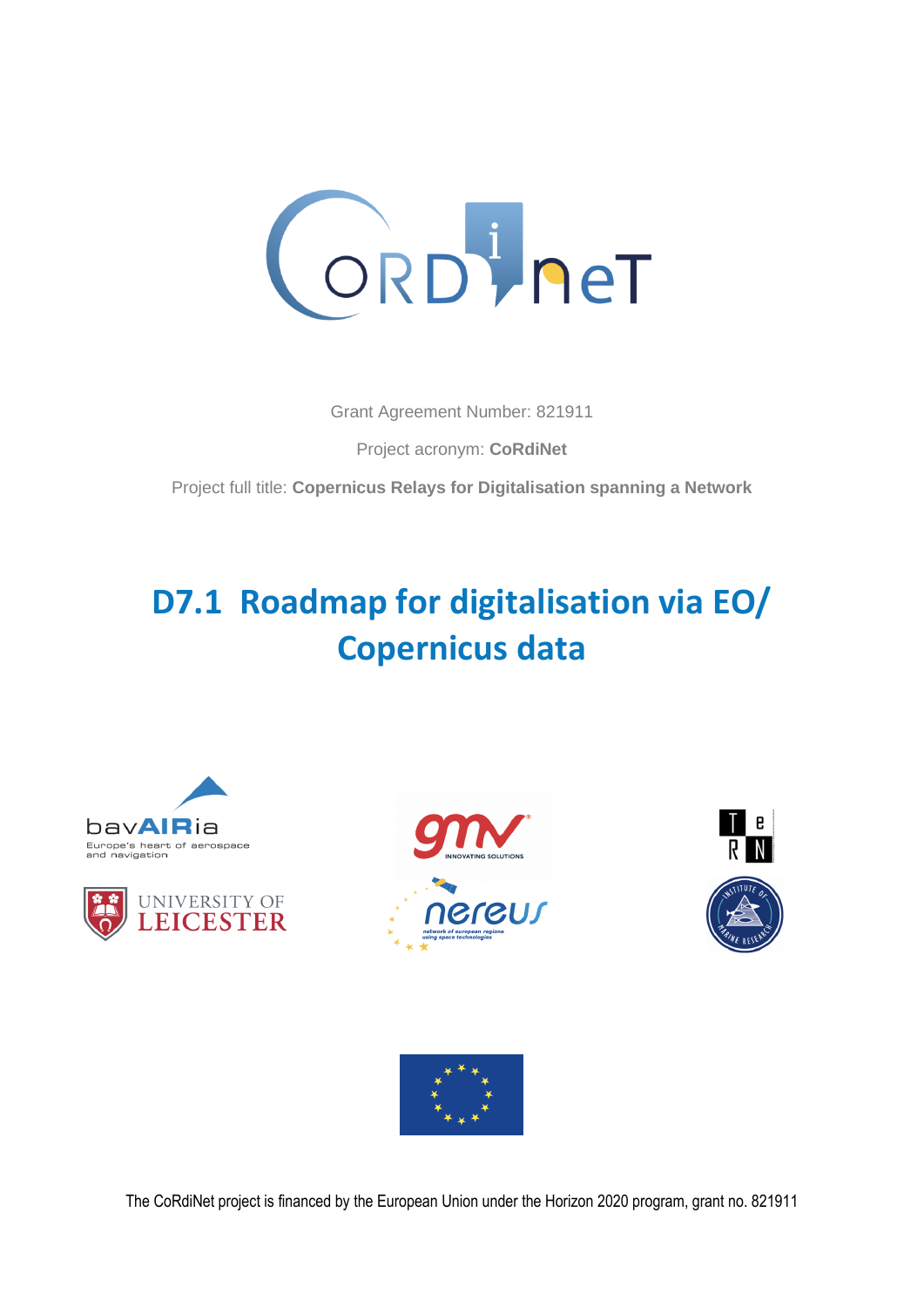

| <b>GRANT AGREEMENT N.</b>   |                                    | 821911                                                                                                                               |                         |                            |  |
|-----------------------------|------------------------------------|--------------------------------------------------------------------------------------------------------------------------------------|-------------------------|----------------------------|--|
| PROJECT ACRONYM             |                                    | CoRdiNet                                                                                                                             |                         |                            |  |
| PROJECT FULL NAME           |                                    | Copernicus Relays for digitalisation spanning a Network                                                                              |                         |                            |  |
| <b>STARTING DATE (DUR.)</b> |                                    | 1 Oct. 2018                                                                                                                          |                         |                            |  |
| <b>ENDING DATE</b>          |                                    | 30 Sep. 2020                                                                                                                         |                         |                            |  |
| <b>PROJECT WEBSITE</b>      |                                    | www.CoRdiNet.net                                                                                                                     |                         |                            |  |
| <b>COORDINATOR</b>          |                                    | Jürgen Vogel                                                                                                                         |                         |                            |  |
| <b>ADDRESS</b>              |                                    | bavAIRIA e.V. Sonderflughafen Oberpfaffenhofen, Friedrichshafener Strasse 1, D-<br>82205 Gilching.                                   |                         |                            |  |
| <b>REPLY TO</b>             |                                    | vogel@bavAlRia.net                                                                                                                   |                         |                            |  |
| <b>EU PROJECT OFFICER</b>   |                                    | Iulia Simion, EC-Research Executive Agency (REA), Brussels                                                                           |                         |                            |  |
| Workpackage n.   title      |                                    | WP7 - Strategic coordination of regional/ cluster expertise to better promote<br>Copernicus & support related business developments. |                         |                            |  |
| Work package leader         |                                    | bavAlRia e.V.                                                                                                                        |                         |                            |  |
| Deliverable n.   title      |                                    | D7.1 Short Roadmap for digitalisation via EO/Copernicus data                                                                         |                         |                            |  |
| Responsible author          |                                    | Jürgen Vogel                                                                                                                         |                         |                            |  |
| Reply to                    |                                    | vogel@bavAlRia.net                                                                                                                   |                         |                            |  |
| Version   status            |                                    | V1.4                                                                                                                                 |                         |                            |  |
| <b>Nature</b>               |                                    | Report                                                                                                                               |                         |                            |  |
| Due date                    |                                    | 30/11/2019, 2 <sup>nd</sup> draft submitted                                                                                          |                         |                            |  |
| Delivery date               |                                    | 02/03/2020, 3rd draft submitted                                                                                                      |                         |                            |  |
| <b>Dissemination level</b>  |                                    | PU                                                                                                                                   |                         |                            |  |
| Authors (partner)           |                                    | CoRdiNet's Copernicus European Regional Strategy Panel (CERSP) and its six<br>Task Groups, TG 1 to TG 6                              |                         |                            |  |
| <b>VERSION</b>              | <b>MODIFICATION(S)</b>             |                                                                                                                                      | <b>DATE</b>             | <b>AUTHOR(S)</b>           |  |
| V1.0                        | Start, structure, responsibilities |                                                                                                                                      | 11/07/2019              | <b>TG 1-TG 5</b>           |  |
| V1.1/1.2                    | First draft; Second draft          |                                                                                                                                      | 5/11/2019; 30/11/2019   | TG 1-TG 6; some TGs        |  |
| V1.3/V1.4<br>Third draft    |                                    |                                                                                                                                      | 29/02/2020 / 02/03/2020 | Updates TG 3, 4, 6 / CERSP |  |











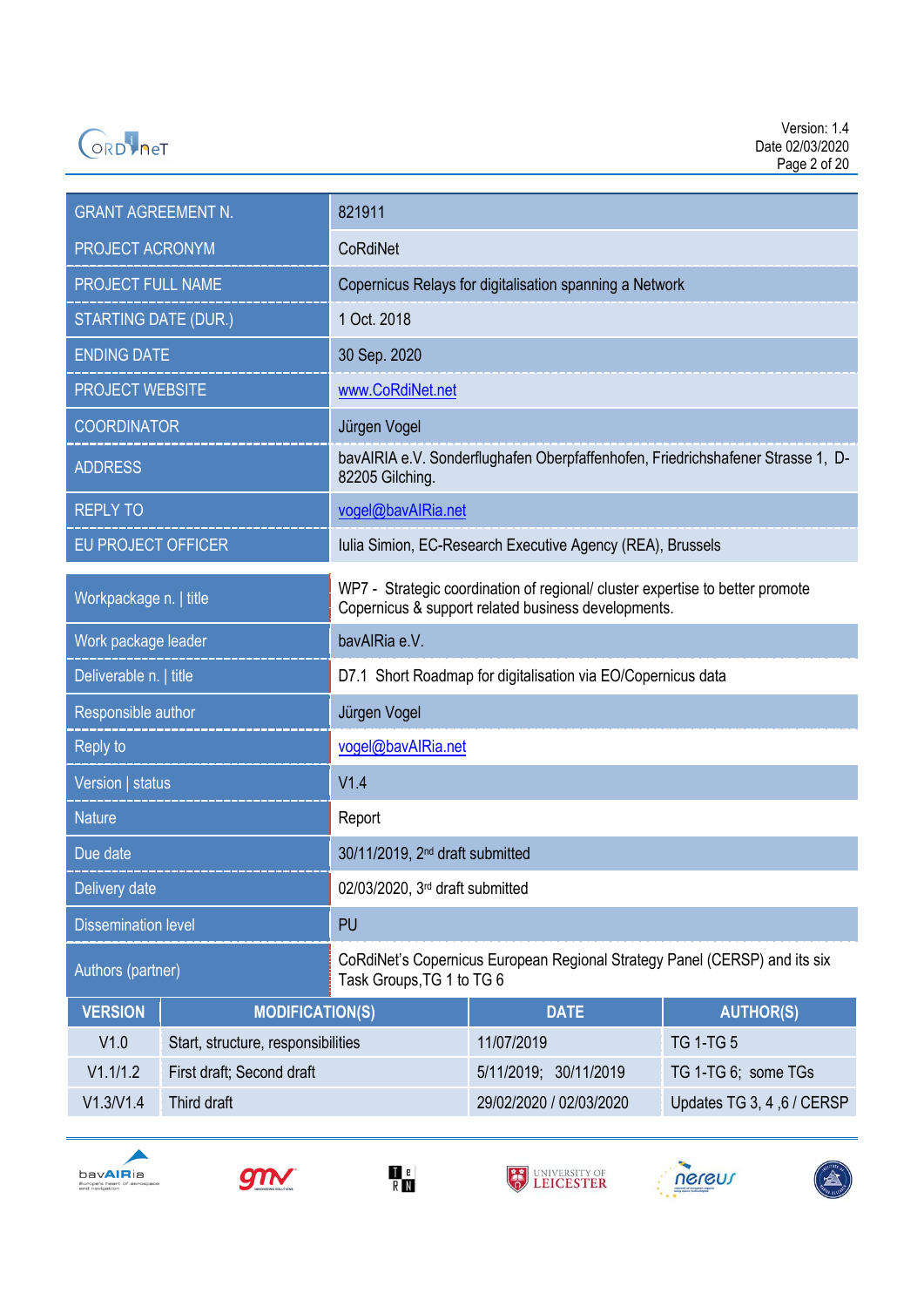

#### **Summary**

This is the third draft of the CoRdiNet's Road Map to Digitalisation via Earth Observation/Copernicus data based on work of the 18 members of the "Copernicus European Regional Strategy Panel (CERSP). The majority of its members are regional, sub-national representatives, who form part of six working groups within this panel in order to set-up a roadmap adapted to the regional needs and offers in digitalisation via Earth Observation (EO)/Copernicus data.

The panel's opinion is that a regional-/sub-national view is close to the needs and offers of the Copernicus programme and allows to support business and pilot creation on a more effective way, thus complementing a national approach. In addition, the regional/sub-national view enables synergies with regional/sub-national funds and policy priorities. This draft is now in a form to be brought into a consultation process as described in its Chapter 5 with its target group, the regional/sub-national policy makers. Their feedback summarized by the CoRdiNet consortium will support the CERSP to reach the final version of this deliverable until the end of the project runtime.











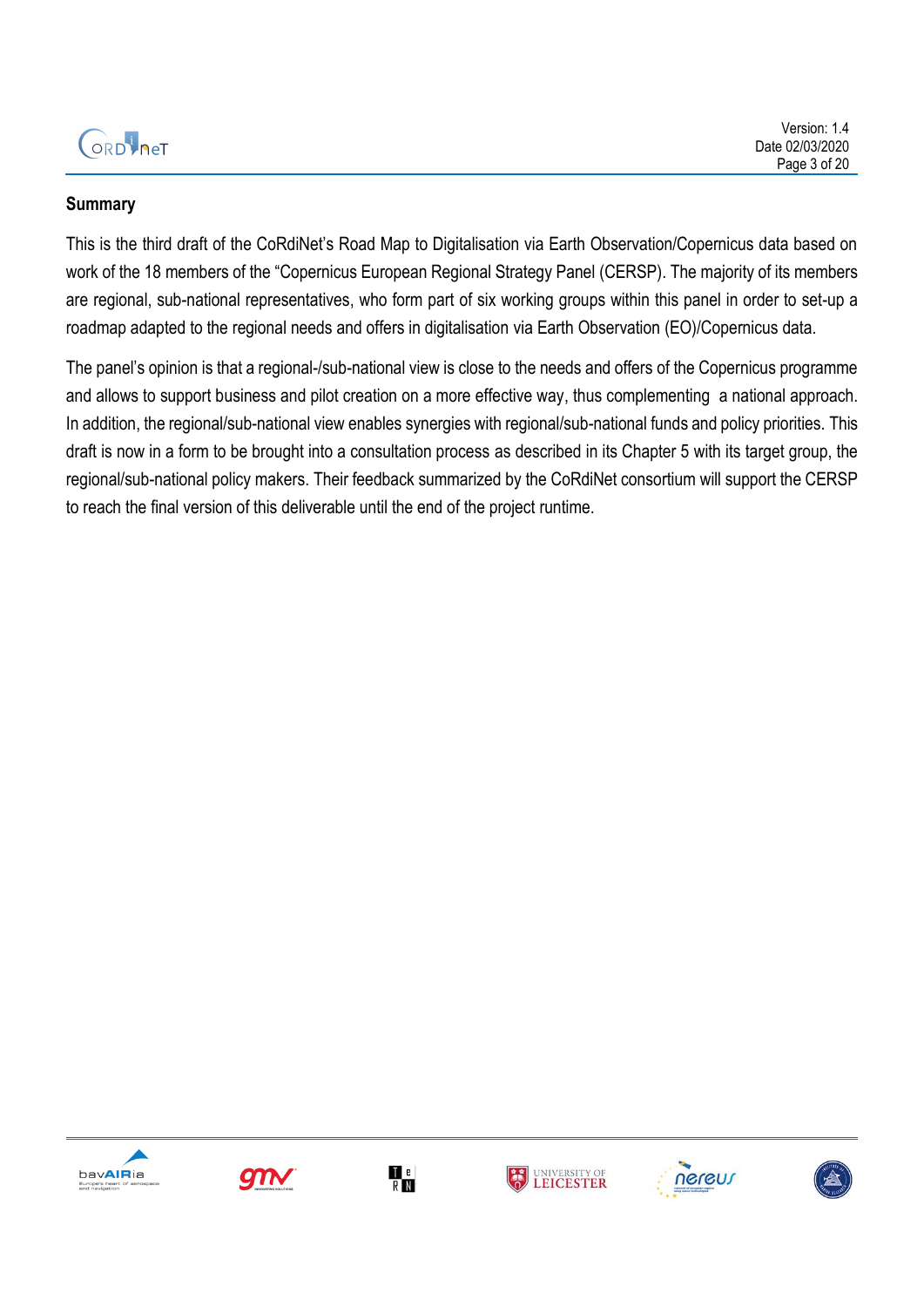

#### **List of Acronyms**

| <b>Acronym</b>     | Meaning                                                 |  |  |
|--------------------|---------------------------------------------------------|--|--|
| <b>CAP</b>         | <b>EU Common Agriculture Policy</b>                     |  |  |
| <b>CDTI</b>        | Centro para el Desarrollo Tecnológico Industrial        |  |  |
| <b>CRs</b>         | <b>Copernicus Relays</b>                                |  |  |
| <b>CSC</b>         | <b>Copernicus Space Component</b>                       |  |  |
| <b>CA</b>          | <b>Copernicus Academy</b>                               |  |  |
| <b>Climate-KIC</b> | Climate Knowledge & Innovation Community, see also EIT  |  |  |
| <b>CoR</b>         | <b>Committee of Regions</b>                             |  |  |
| <b>CSO</b>         | <b>Copernicus Support Office</b>                        |  |  |
| <b>CUF</b>         | Copernicus User forum                                   |  |  |
| <b>DIAS</b>        | Copernicus Data and Information Access Services.        |  |  |
| <b>EARSC</b>       | <b>European Association of Remote Sensing Companies</b> |  |  |
| <b>ECMWF</b>       | European Centre for Medium-Range Weather Forecasts      |  |  |
| EEA                | <b>European Environmental Agency</b>                    |  |  |
| <b>EEEs</b>        | <b>Copernicus Entrusted Entities</b>                    |  |  |
| <b>EIT</b>         | European Institute of Innovation & Technology           |  |  |
| <b>EGNOS</b>       | European Geostationary Navigation Overlay Service       |  |  |
| <b>EMSA</b>        | <b>European Maritime Safety Agency</b>                  |  |  |
| <b>EO</b>          | <b>Earth Observation</b>                                |  |  |
| <b>ESA</b>         | <b>European Space Agency</b>                            |  |  |
| <b>EU</b>          | <b>European Union</b>                                   |  |  |
| <b>FRONTEX</b>     | The European Border and Coast Guard Agency              |  |  |
| <b>FWC</b>         | <b>Framework Contract</b>                               |  |  |
| <b>JRC</b>         | <b>EU Joint Research Centre</b>                         |  |  |
| <b>LRA</b>         | <b>Local Regional Authority</b>                         |  |  |
| <b>NEREUS</b>      | Network of European Regions using space technologies    |  |  |
| <b>PWC</b>         | PricewaterhouseCoopers                                  |  |  |
| <b>RUS</b>         | <b>Copernicus Research and User Support</b>             |  |  |
| <b>SME</b>         | Small and medium sized Enterprise                       |  |  |
| <b>TBD</b>         | To be determined                                        |  |  |

#### **Acknowledgement**

Collaboration with the H2020 partner project of Copernicus Academy members, CopHub.AC, see [www.cophub-ac.eu,](http://www.cophub-ac.eu/) is acknowledged.











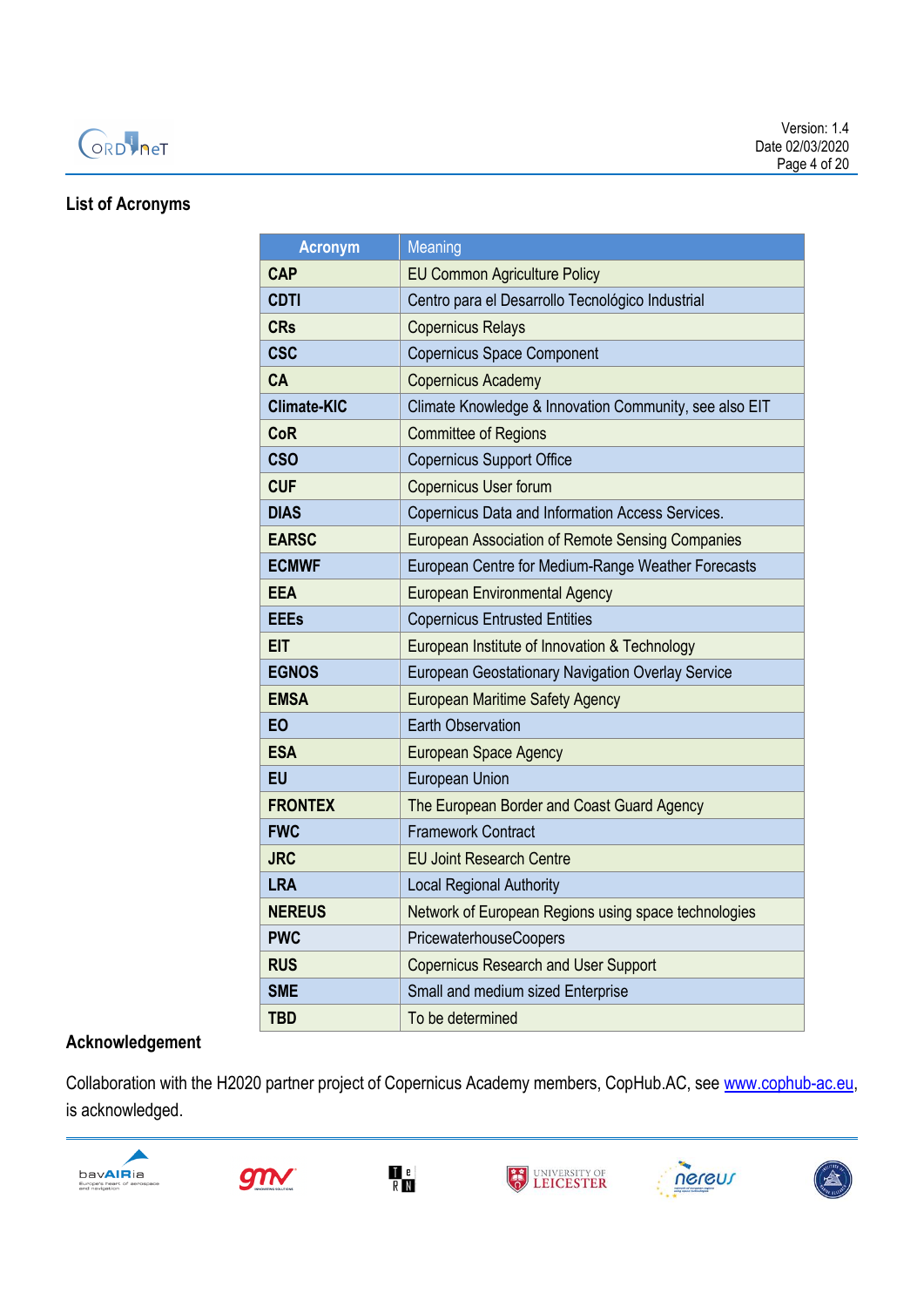|                | Version: 1.4    |
|----------------|-----------------|
| ORD <b>het</b> | Date 02/03/2020 |
|                | Page 5 of 20    |

# **Content**

| 1 |     |                                                                                                             |     |
|---|-----|-------------------------------------------------------------------------------------------------------------|-----|
| 2 |     |                                                                                                             |     |
|   | 2.1 |                                                                                                             |     |
|   | 2.2 |                                                                                                             |     |
|   | 2.3 |                                                                                                             |     |
|   | 2.4 |                                                                                                             |     |
| 3 |     |                                                                                                             |     |
| 4 |     |                                                                                                             |     |
|   | 4.1 | Enable, promote and support Copernicus-related digitalisation in local, EO related businesses  13           |     |
|   | 4.2 |                                                                                                             |     |
|   | 4.3 |                                                                                                             |     |
|   | 4.4 |                                                                                                             |     |
|   | 4.5 | Facilitating opportunities: Harmonizing framework conditions set by European & national space policies with |     |
| 5 |     | Consultation process of draft roadmap with regional/sub-national committees 15                              |     |
|   | 5.1 |                                                                                                             |     |
|   | 5.2 |                                                                                                             |     |
|   | 5.3 |                                                                                                             |     |
|   | 5.4 |                                                                                                             | .15 |
|   | 5.5 |                                                                                                             |     |
|   | 5.6 |                                                                                                             |     |
| 6 |     |                                                                                                             |     |
| 7 |     |                                                                                                             | 19  |











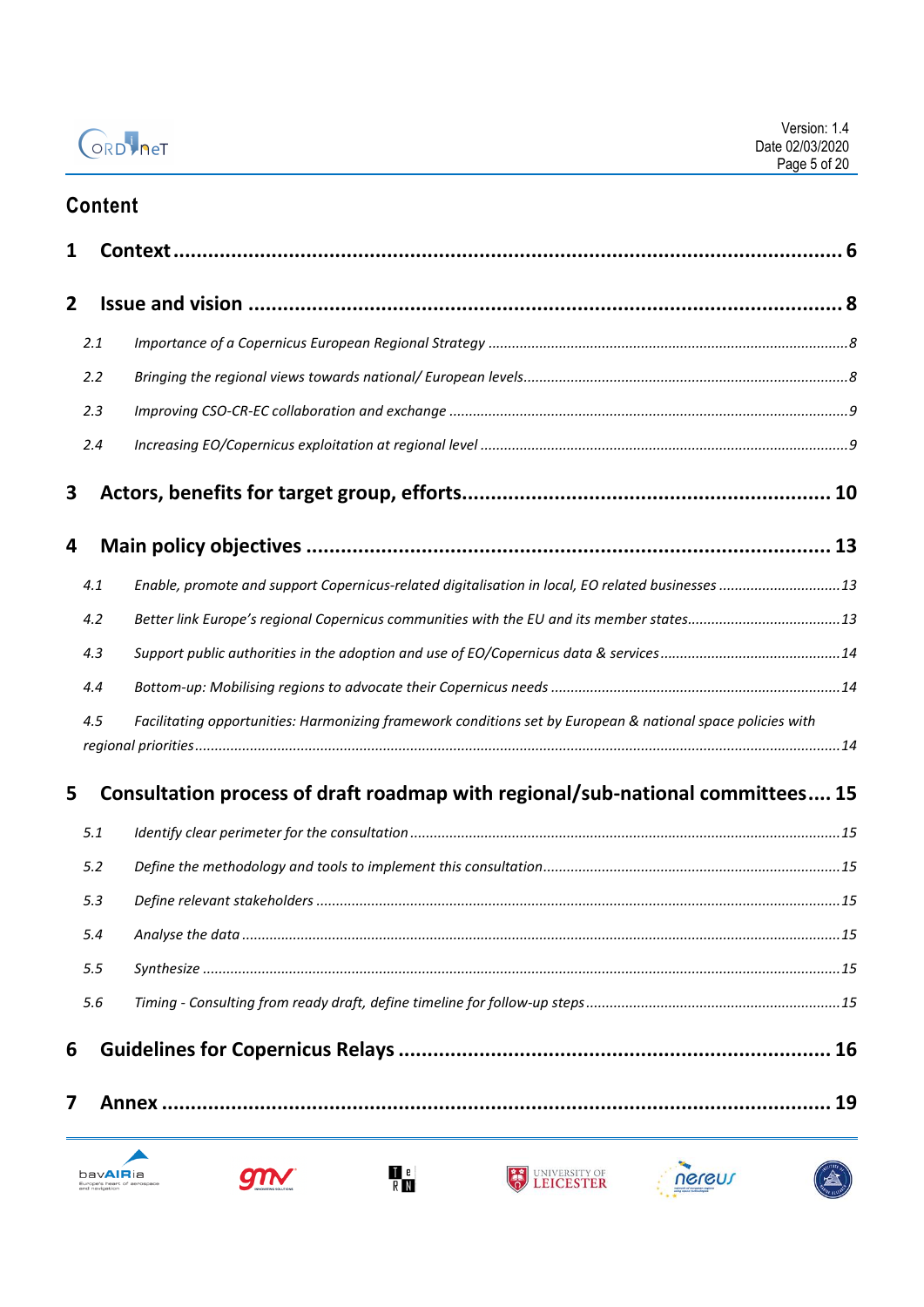

### **Introduction**

The present document corresponds to Deliverable D7.1, A short roadmap for digitalisation via EO/Copernicus data, of the Horizon 2020 Copernicus Relay project CoRdiNet, [www.CoRdiNet.net,](http://www.cordinet.net/) which started activities in October 2018 for about two years.

The objective of this deliverable is framed within the general goal of the work of the Copernicus European Regional Strategy Panel (CERSP):

- *Increase use of* Earth observation data and EO markets on regional level
- Support strategic exchange of gathered regional/sub-national expertise
- Promote the use of Earth observation / Copernicus data
- Support business development and generation based on EO data
- Formulate guidelines for other Copernicus Relays and establish a basis for collaboration with the Copernicus Academy on regional/sub-national level.

The document has been initiated by the six task groups of the CERSP panel, the members' names and affiliations can be found on the CoRdiNet project website.

### <span id="page-5-0"></span>**1 Context**

Mankind has always set the eyes on space. Nowadays, space is at hand; space achievements are part of our daily life: telecommunications, positioning systems, routing, on-line finances, real time emergency response or rescue systems notably enhance our living standards.

The European Space Strategy, Policy and Programmes, however challenging these may be, are an excellent roadmap to achieve true digitalisation in regional markets. Moreover, satellite data applications cross-cut and propel other economy sectors: automation industries, sustainable forest management and wood markets, precision agriculture, biomass energy supply, coordinated social services for depopulated areas or air quality monitoring, to mention only a few.

European Space achievements attained at institutional, technical and industrial levels are a landmark and an open door to new markets of applications, through the flagship programmes EGNOS, Galileo-GNSS, Copernicus and Horizon 2020.The Earth Observation (EO) Copernicus programme, *Europe's eyes on Earth*, is a reality, and there is more to come.

The first seven Copernicus Sentinel satellites record petabytes of high-quality data daily while 13 other spacecraft await to be launched (as of beginning of 2020). Data and information products reach thousands of users in the public sector, research and scientific communities, SMEs and start-ups to create satellite-enabled products and services: more than 185.000 Sentinel data users are registered on the ESA/EU Copernicus data portal











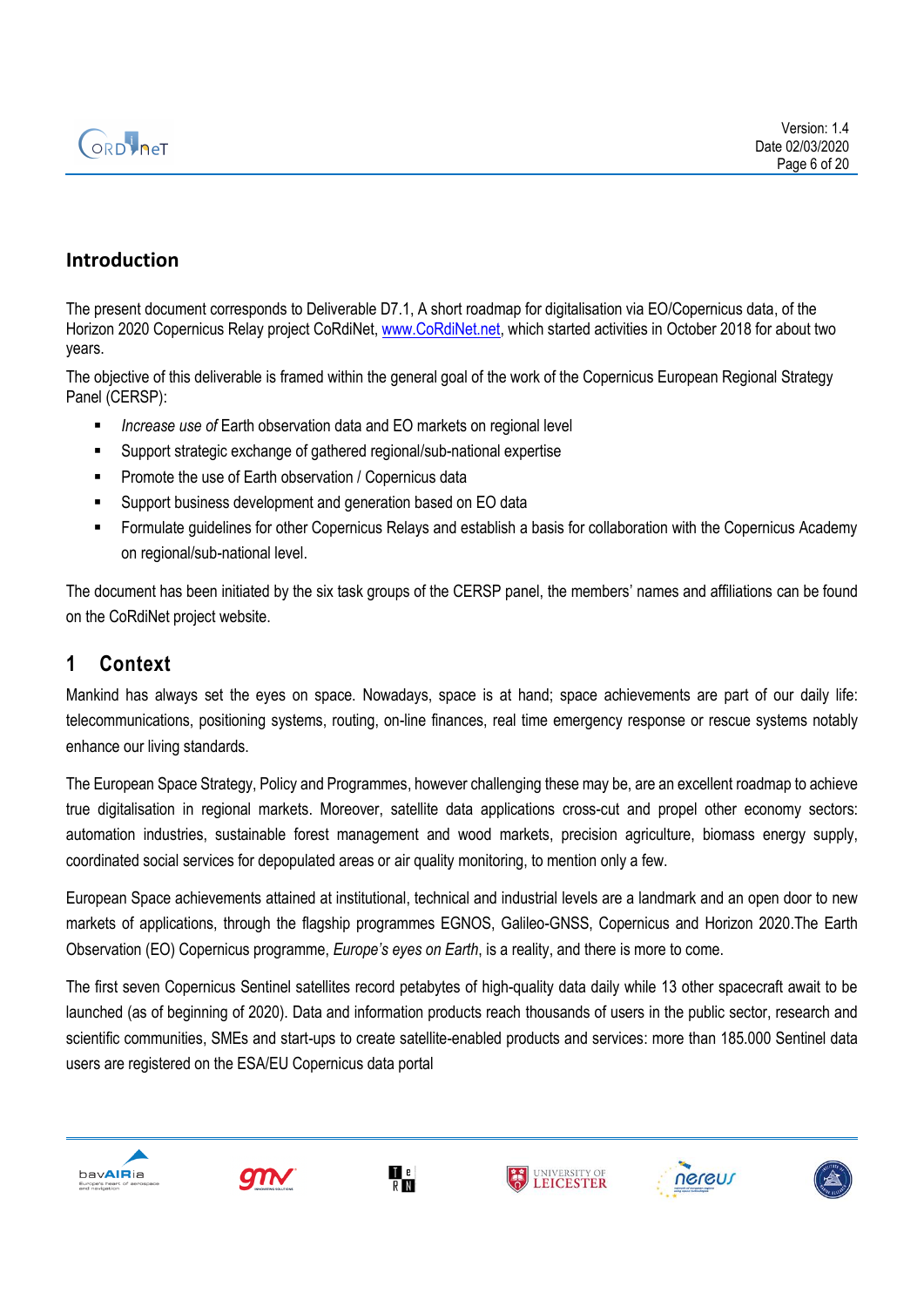|         | Version: 1.4    |
|---------|-----------------|
| ORDVNeT | Date 02/03/2020 |
|         | Page 7 of 20    |
|         |                 |

Over the decade 2020-2030, services will evolve to meet emerging monitoring needs. i.e.: climate change,  $CO<sub>2</sub>$  and greenhouse gas emissions, changes in the Arctic, precision agriculture, land use changes and forestry, borders control and maritime surveillance.

Imminently, new Copernicus High Priority Missions will be launched by 2021, to measure key natural elements, poorly covered so far, which will enlarge further and beyond the possibilities for the sector industries: anthropogenic  $CO<sub>2</sub>$ , relevant for urban air pollution monitoring and high-resolution carbon emissions; High-resolution Land Surface Temperature, which will add substantial information to conventional LULC; Hyperspectral Imaging, essential for cataloguing mineral resources or soil types; Polar Ice and Snow Topography, a "must-have" for high latitudes safe navigation; Passive Microwave Radiometer, to measure atmospheric profiles, water and ozone content in the atmosphere; and L-Band SAR Imaging, needed for forest biomass and carbon sequestration counts, which are imperious to meet United Nations Framework Convention on Climate Change (UNFCCC).

European regions are key to the deployment of Copernicus; Space digitalisation should root down to the regions or it will not happen evenly across the Member States.

The EARSC 2019 survey into the state and health of the European EO services industry reports that 96% of sector companies are SME's, notably with a strong local identity. Nothing is said, however, relative to the capacity of space SME's to vertebrate the specialised workforce and the territory they are in. CoRdiNet seeks to increase the EO/Copernicus exploitation at regional level, from the regional hubs to higher national and EU levels.

It is necessary to ponder over the main regional steering actors (Regional Government Offices, consolidated industrial sectors), the target groups, markets and costs of implementation for those regional spin-offs. Moreover, it is necessary to evaluate the links between the Copernicus offer and the type of actors. The outcomes of th[e Council of the European Union](https://www.consilium.europa.eu/media/39527/20190528-council-conclusions-space.pdf) "Space as an enabler", held on May 17<sup>th</sup> 2019, need to have a regional dimension: the penetration of the use of the applications of space systems needs a balanced distribution between geographic areas, user categories and economic sectors.

The success of Copernicus downstream applications across European regions has been pointed out b[y NEREUS](http://www.nereus-regions.eu/2019/06/07/download-the-ever-growing-use-of-copernicus-across-europes-regions/) (see publication mentioned in Fig. 1 below) through a selection of success stories achieved by local and regional authorities. Yet, as noted by the European Council "the penetration of the use of the applications of space systems needs a balanced distribution between geographic areas, EU and ESA Member States, user categories and economic sectors, and emphasises that there are significant opportunities for fostering economic growth and innovation from the more widespread use of space-based applications".

CoRdiNet D7.1 explores a roadmap to consolidate more evenly the use of Copernicus data across Europe's Regions. The roadmap vision follows a double logic flow. First, a bottom-up relation between the Regional and Space policies, approaching regions needs and capacities to the EU actors, including the CSO, in such way, that regions may increase Copernicus exploitation capacity for further expansion. Second, and even more important, a top-down approach to enable, promote and support EO related business, with consolidated industrial linkages to support regional public authorities in the use of data and services.











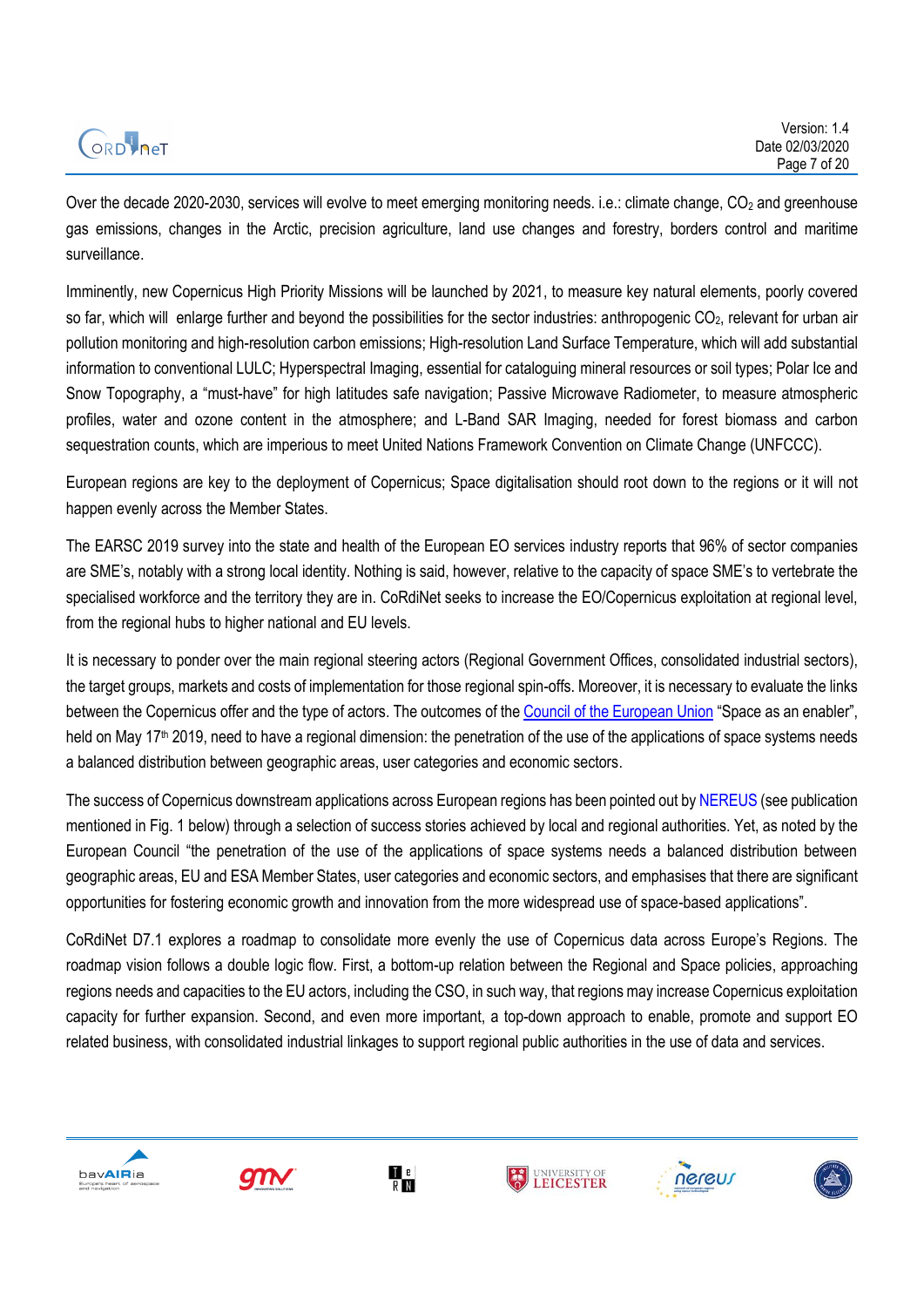## <span id="page-7-0"></span>**2 Issue and vision**

## <span id="page-7-1"></span>*2.1 Importance of a Copernicus European Regional Strategy*

The Space Strategy for Europe recognized the importance of networks operating at local/regional level (e.g., Copernicus Relays and Academy) to encourage and enhance the uptake of Copernicus services, data and solutions. The networks are now in place and are working to promote Copernicus Programme at local level. This is a notable outcome of a "top-down" approach (i.e. spreading the EU information locally) which is still useful and necessary.

Similarly, a "bottom-up" approach (i.e. bringing the regional issues/requirements at EU level) is also important but, presently, it is not equally supported and promoted. In fact, there is a lack of the "regional voice" at national and EU level. The regional expertise is a wonderful heritage that is not fully integrated and gathered so far at higher levels. Similarly, local/regional user feedback have not been fully investigated and taken into account in designing the new EU space strategy and the new generation Earth Observation programme.

This is presently a missed opportunity, as the regional level is very relevant because it is close to local issues, actors and business, it knows very well the peculiarities and needs of the different territories and it allows resources to be pooled. Moreover, Local Regional Authorities (LRAs) are the main potential drivers of the demand for space-based services and products.

A wider awareness of Copernicus at local level, in fact, will drive to a more diffuse uptake of EO/Copernicus data, services and solutions in regional offices that, in turn, would allow for a wider and faster digitalization process and for developing and implementing improved and innovative services citizens may increasingly use in their everyday life.

## <span id="page-7-2"></span>*2.2 Bringing the regional views towards national/ European levels*

There is an urgent need to bring in the regional view, both at national and at European levels. In order to facilitate this process, new ways and approaches can be explored and tested. Here, it is suggested:

▪ *Allow for NEREUS a stable participation to the Copernicus User Forum* and facilitate a better coordination with CoR

NEREUS is the network of European Regions Using Space Technologies, presently counting 25 full members (i.e. European regions) and 38 associate members. Thus, NEREUS can actually advocate the key role of regions in developing the space market and relay the regional dimension (i.e. the regional view) of European space policies and programs towards the European Copernicus User Forum where, presently, only the Member States (i.e. the national view) are sitting and the Committee of Regions (CoR) has been invited as observer, only.

Associate national and regional networks to the Copernicus user forum to link end-users on European level

Many networks and working groups at national levels have been established in recent years. They are of different forms and natures, but all aim to enable the local regional authorities use Copernicus data. In France, for example, the [Theia](https://www.theia-land.fr/) cluster is organized by drawing on regional strengths to promote EO images and products and share experiences. Also the "French Boosters" could be cited, as they are regional entities devoted to promote the use of satellite data and technologies.











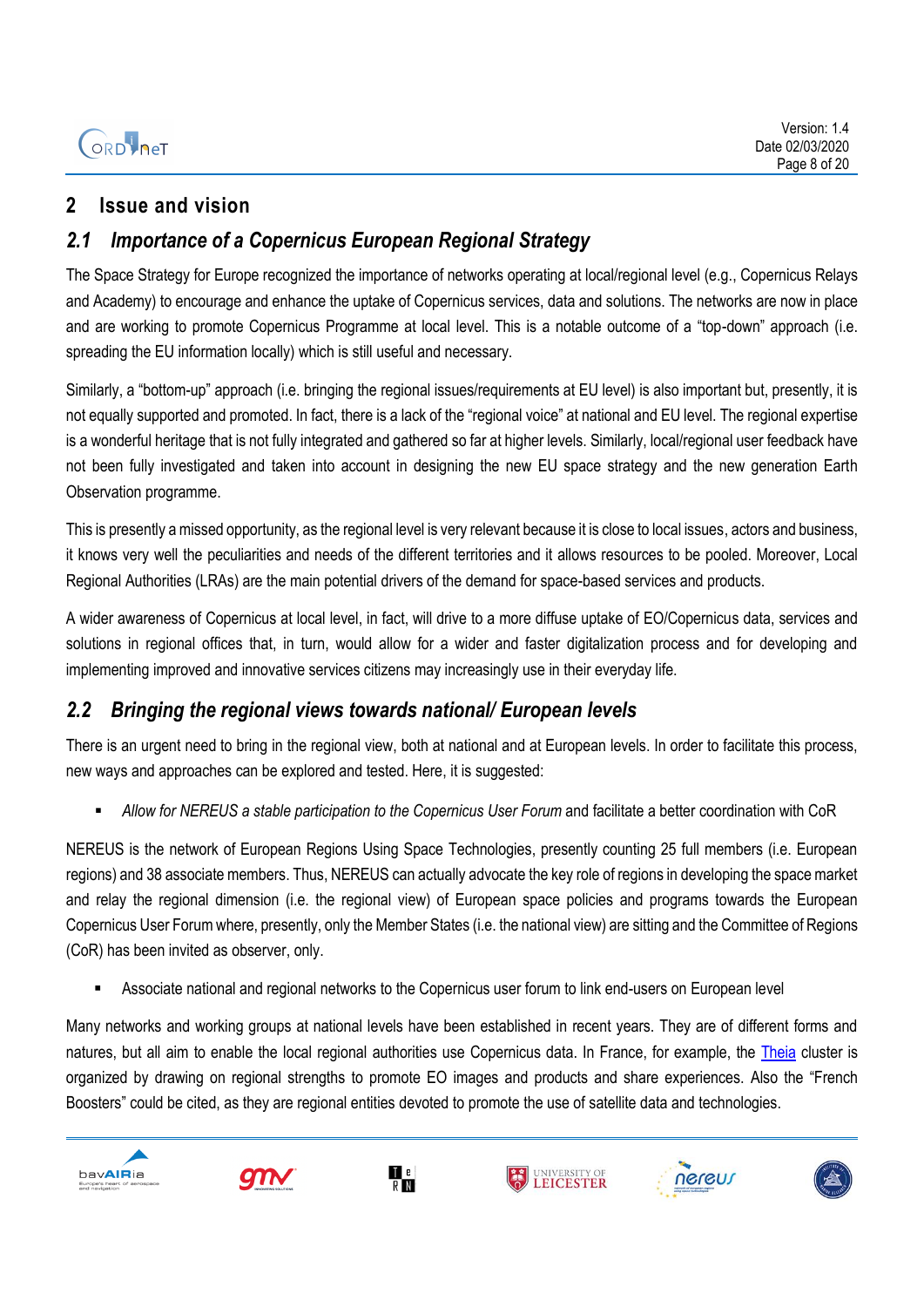Where they exist, national and regional networks should be identified and associated as relevant intermediaries to link end-users to European levels.

## <span id="page-8-0"></span>*2.3 Improving CSO-CR-EC collaboration and exchange*

Speeding and facilitating the digitalization process via EO/Copernicus data at local level will also require to improve and strengthen the collaboration and the exchanges among all the relevant actors working at different levels: the European Commission, the Copernicus Support Office (CSO) and the CR/CA networks.

For example, CR/CA nodes expertise's should be better explored and possibly integrated, trying to maximize their complementarities and synergies. This would allow for a better quality and effectiveness of training materials, communication methods, information modules, etc. For this, a major role of the CSO has to be expected and should be aimed at; in fact, CSO should promote and facilitate a much more continuous and systematic dialogue among the CR/CA network members, pushing for more frequent and structured collaborations and partnerships within specific Copernicus-related initiatives (e.g., pilot projects, jointly tailored EO solutions).

Putting in place these actions will require additional financial efforts from the side of the EC; it should improve and reinforce its support to CSO and CR/CA members, e.g., planning additional and dedicated funding instruments and mechanisms/opportunities for their ecosystems (for example by means of regular calls dedicated to CR/CA members), removing language barriers (i.e. Copernicus material should be available in all languages of the EC Member States).

## <span id="page-8-1"></span>*2.4 Increasing EO/Copernicus exploitation at regional level*

Although the Commission has put in place several actions so far to encourage the uptake of Copernicus data and services, their actual usage at local/regional level is still far from being fully satisfying. Examples of systematic use and "full integration" of Copernicus data in the regional offices' procedures and protocols are still too rare and occasional.

Copernicus exploitation at regional level needs to be strengthened and several actions can be promoted and implemented in this direction with the active involvement of all relevant regional and local stakeholders and users. Here chapter 4 has broken down this report's recommendations to concrete measures on the regional level. Chapter 6 focusses on the work and capabilities of Copernicus Relays, giving examples how to support the user uptake. The CERSP members hope to initiate a fruitful discussion on how to support digitalisation in Europe via Earth observation data and its related services at regional and subnational level.











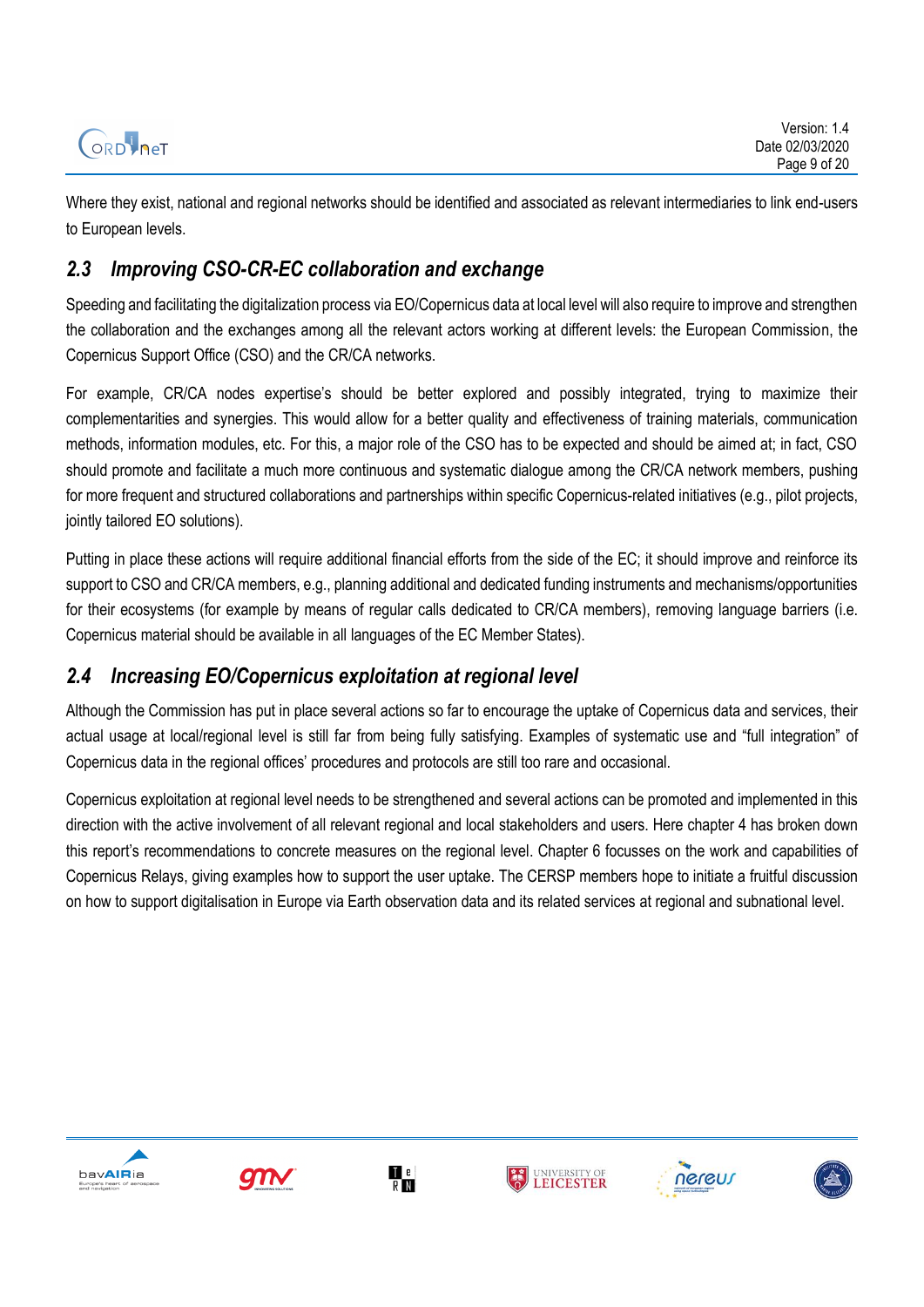

#### <span id="page-9-0"></span>**3 Actors, benefits for target group, efforts**

There is a high demand for detailed information in our complex, connected and global world. Potential fields of applications for Copernicus data and services are widespread. EO/Copernicus data and services can benefit actors at the international, regional (subnational) and local level facilitating and improving public services and developing business opportunities in Europe, including land and water management, urban planning, sustainable development and environmental protection, security and safety. The successful exploration of the potential provided by EO data and services requires expertise throughout the process chain starting with collecting and pre-processing of the data, producing user-specific information and rational usage of the information. Moreover, it takes time to establish structures, develop capacities and change habits. This change should and must be fostered by awareness-raising activities, user-specific offers and evidence of the advantages of using EO data compared to current routines or habits. In the following sections, the main actors, benefits and efforts required to successfully exploit the data, will be illustrated. Furthermore, requirements and needs are addressed.

The main user groups are the public and commercial sectors as well as academia on the international, national and regional level. For Copernicus, there are many user uptake papers and measures from the side of EC and ESA, however, neither of them differentiate in user requirements nor specify their core users. Nonetheless, there have already been successful user uptake structures (user fora) developed fostering the usage of the data and services, particularly on the international and partly on the national or regional level. Examples for the international level are the Entrusted Entities, Copernicus Relays and Academies, the Copernicus Support Office, the European Association of Remote Sensing Companies (EARSC) or the EU-funded Framework Partnership Agreement on Copernicus User Uptake (FPCUP).

The EU-funded FPCUP project consists of 48 entities from 23 European countries with profound knowledge of national and regional user requirements. They implement, in a bottom-up approach, different user-uptake measures. Through exchange and joint activities synergies are created and the international outreach is increased. Examples on the national level are for instance the "Fachkoordinatoren" in Germany or the national user forum in Italy. The German Fachkoordinatoren inform and advice national Copernicus users including the national government. The regional (subnational) or local level, also in a transboundary manner, has, however, not been sufficiently taken into account. That is why only few structures have been established so far, such as NEREUS. Nonetheless, they have shown high interest in using the data for knowledge-based and improved decision making. Thus, there is a need to foster actors and structures on the regional/sub-national level.

An interesting gap was addressed by [Envirolens,](https://envirolens.eu/2019/08/28/earth-observation-and-the-legal-community-a-missing-link/) the Copernicus project for law enforcement support, which points out that the link between EO and legal community is still missing. Insurances may not play a role of support to other actors but be the user of EO data. For risk and damage assessment, EO imagery offers an alternative tool for verifying whether substantial damage or destruction has been caused by an insured risk. In addition, consultancy companies can help better understanding of the issues faced by all the stakeholders within a specific domain. Some consultancy companies already built on expertise in Earth Observation like e.g., for offshore oil seepage studies by using a large amount of synthetic aperture radar images.

Another benefit of EO is improved farm management. Fields can be monitored in a time and cost-efficient way. Farmers can use EO to oversee their soil health status through different parameters that cannot be measurement from a crop monitor device located on the ground. Farm input manufacturers may use EO to measure the efficiency of their farm inputs. Both, the farmers











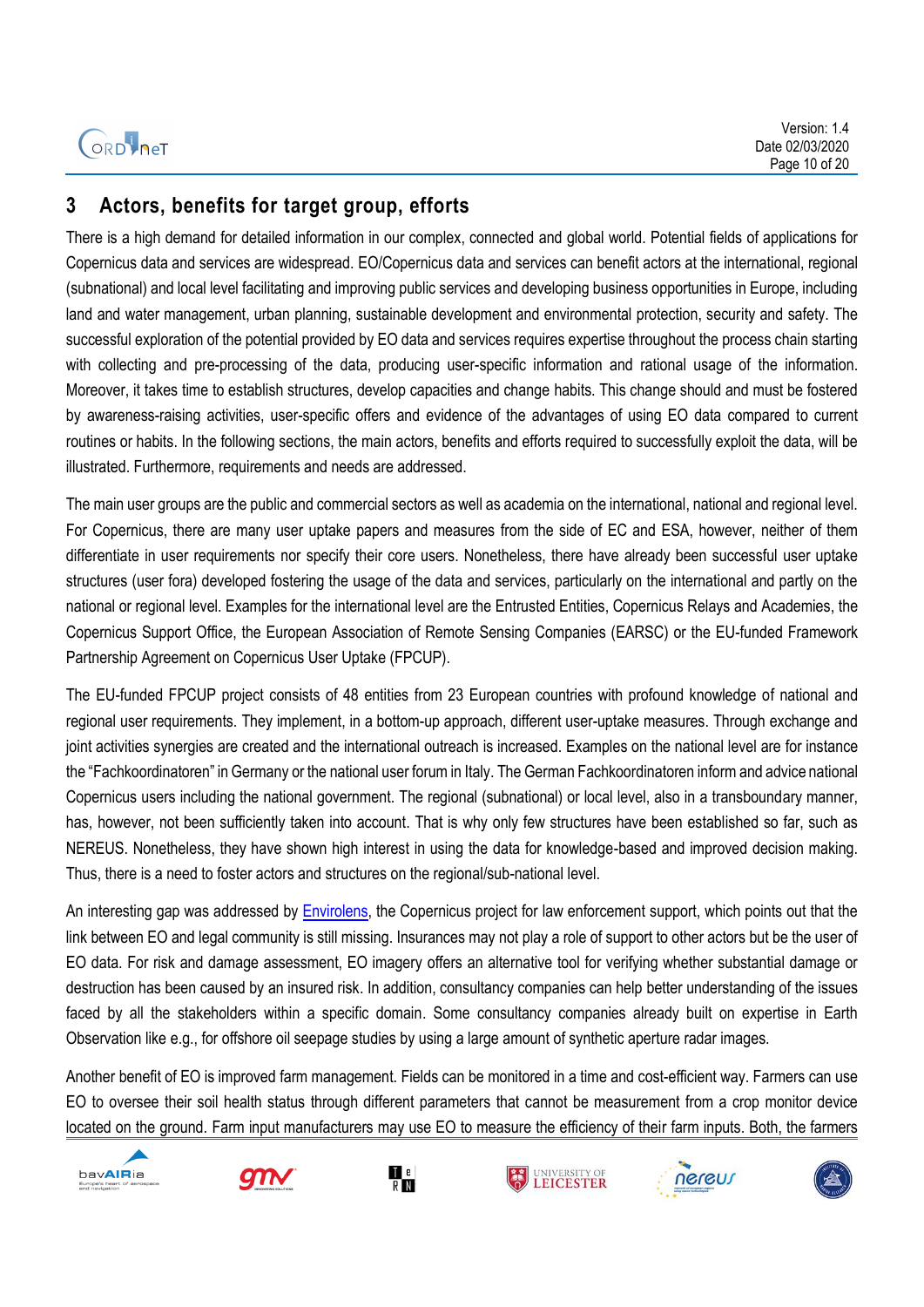

Version: 1.4 Date 02/03/2020 Page 11 of 20

and the environment benefit by an improved usage of fertilizer and water. The information can also be used by food industrialists to communicate about soil conservation and crop health status, leading to a better transparency for consumers, while further follow-up with EO data can support public bodies in their reporting duties.



**Figure 1 : Cultivated fields in Avezzano. The varying shades of red indicate differences in vegetation cover and chloroph yll content, picture Credit: Copernicus Sentinel Data/ESA (From: [The ever growing use of Copernicus across Europe's regions](https://www.copernicus.eu/sites/default/files/PUBLICATION_Copernicus4regions_2018.pdf) )**

Similar to agriculture, EO can support forest management by saving time and costs for the maintenance and management. For example, the [Forest Stewardship Council](https://fsc.org/en) (FSC) or any type of label or public forest manager can improve their service as satellite analysis help to identify areas, where public forest managers favour the preservation of forest or reports under-pressure areas<sup>7</sup>. In addition, a geographic information system (GIS) allows labels to do a part of their job remotely by accessing in real-time logging activities. In the same manner, forest owners can benefit from a GIS because it offers a cost-effective way to verify ecosystem services and generates revenue from a sustainable forest management. Indeed, small forest holders struggle to obtain an FSC certification because it is expensive and challenging.

Within the marine and aquatic realms, EO can provide better information and understanding of water pollution and thereby support water managers to implement an improved water resources management, e.g., remote sensing of ocean color can help in early warning systems for harmful algae blooms. Fishing industries rely on sustainable stock management. In particular, fisherman and fishmonger benefit from a better understanding and predictability of fish stocks, aided by EO. Furthermore, EO provides overview of fishing activities, including illegal third-party loading-at-sea activities. In coastal areas, marine spatial planning integrating aquaculture, fisheries, energy, transportation, and recreation rely on EO data for its sustainable management. For example, the Food and Agriculture Organization of the United Nations (FAO) helped Bangladeshi regional authorities to list and classify aquaculture exploitations and measure precisely their impact on the [environment.](https://fisheries.groupcls.com/satellite-observation-for-aquaculture-bangladesh) EO via Synthetic Aperture Radar (SAR) images did also dramatically reduce oil spills from maritime traffic, see the clean sea net programme coordinated by **EMSA**.

Beyond living marine resources management, EO facilitates feasibility studies for renewable energy resources both offshore and onshore and, thus, can foster the sustainable development goals. Examples include site feasibility assessments, collecting offshore wind information, and identifying eligible capture carbon sequestration sites (EO for Energy - [ESA Website\)](https://www.esa.int/Enabling_Support/Preparing_for_the_Future/Space_for_Earth/Energy/Earth_Observation_for_Energy).











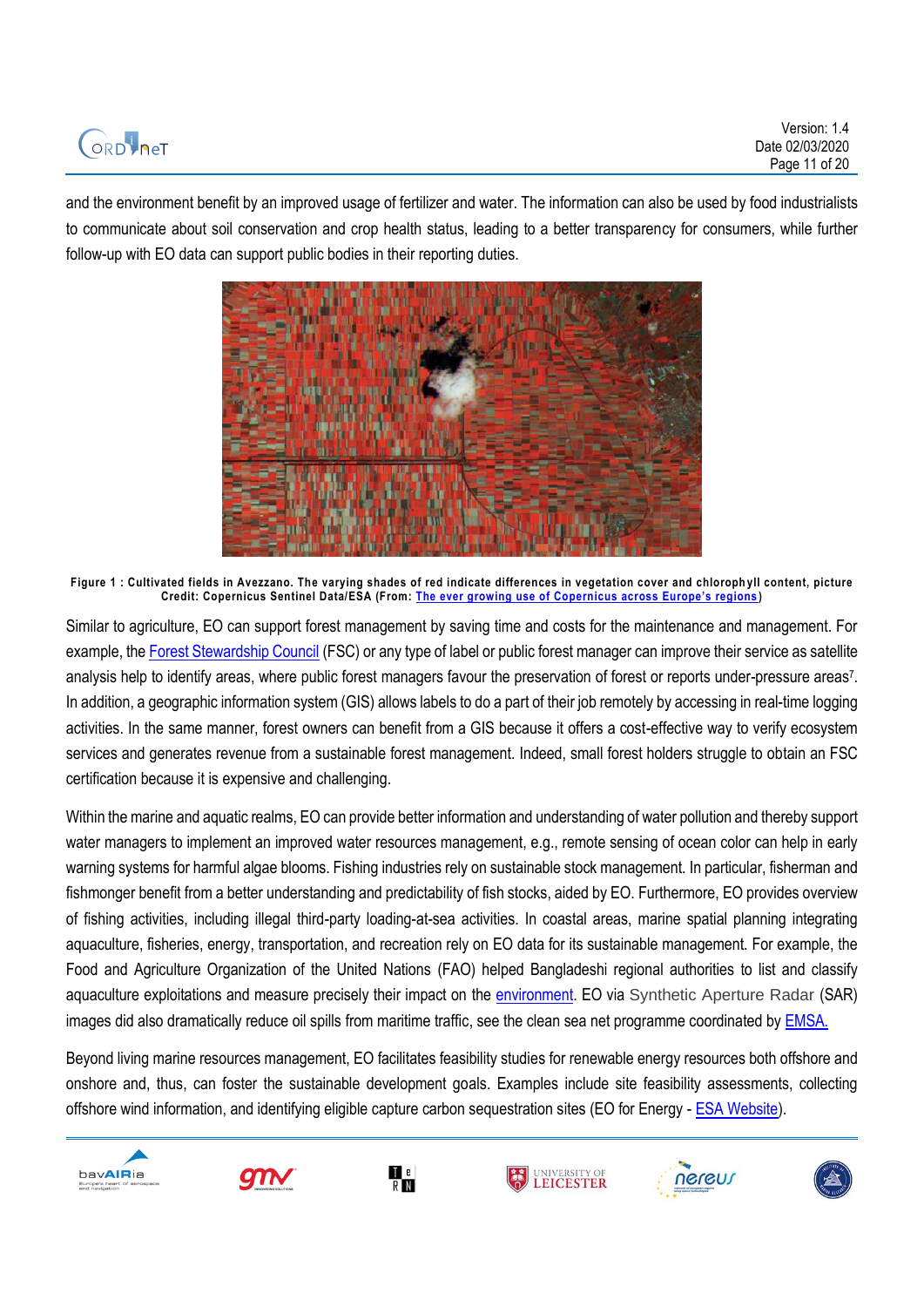# ORDINET

EO provides substantial benefits in planning and monitoring of, e.g., settlements or infrastructure, including improved disaster management. Benefits from improved monitoring of damages or threats of infrastructure (such as floods or fire) include time and cost savings for maintenance, management, and civil protection.

Finally, EO data have played a pivotal role in improving our knowledge and understanding of climate change and disentangling anthropogenic climate change from natural climate variability, spanning from earth energy imbalance measurements, to atmosphere gas composition and sources of, e.g.,  $CO<sub>2</sub>$  emissions, to impact on, e.g., phenology. This latter information, provided through an app, is very valuable for farmers and environmental management as it supports adaptation measures. Based on improved information on air quality early warning systems can be developed or improved reducing negative impacts on public health.

Although the applications fields and benefits of EO are wide and substantial, it takes time and investigations to fully exploit this potential. Structures must be established, capacities including infrastructure developed and habits changed. Required costs of investigations vary widely depending on the case. With Copernicus, potential stakeholders have received open and free data facilitating decisions to develop required infrastructure including personal resources. Nonetheless, it requires specific proofs that EO improves procedures, information and solution compared to current ones to convince potential users and the private actors to invest. In many cases, it has been started with pilot projects for demonstration and assessing cost-benefits. If the results are positive, existing capacities are further developed through training activities or experts are subcontracted to produce the required information. Such initiatives should be further supported, and new potential users addressed making them a standard and not just an example. Finally, it should be stressed that there are also costs associated with NOT moving.

A summary table in the Annex shows examples of concrete application areas, stakeholders and their potential involvements. Some more examples and benefits of Copernicus applications can be foun[d here.](https://www.copernicus.eu/en/documentation/information-material/benefits)











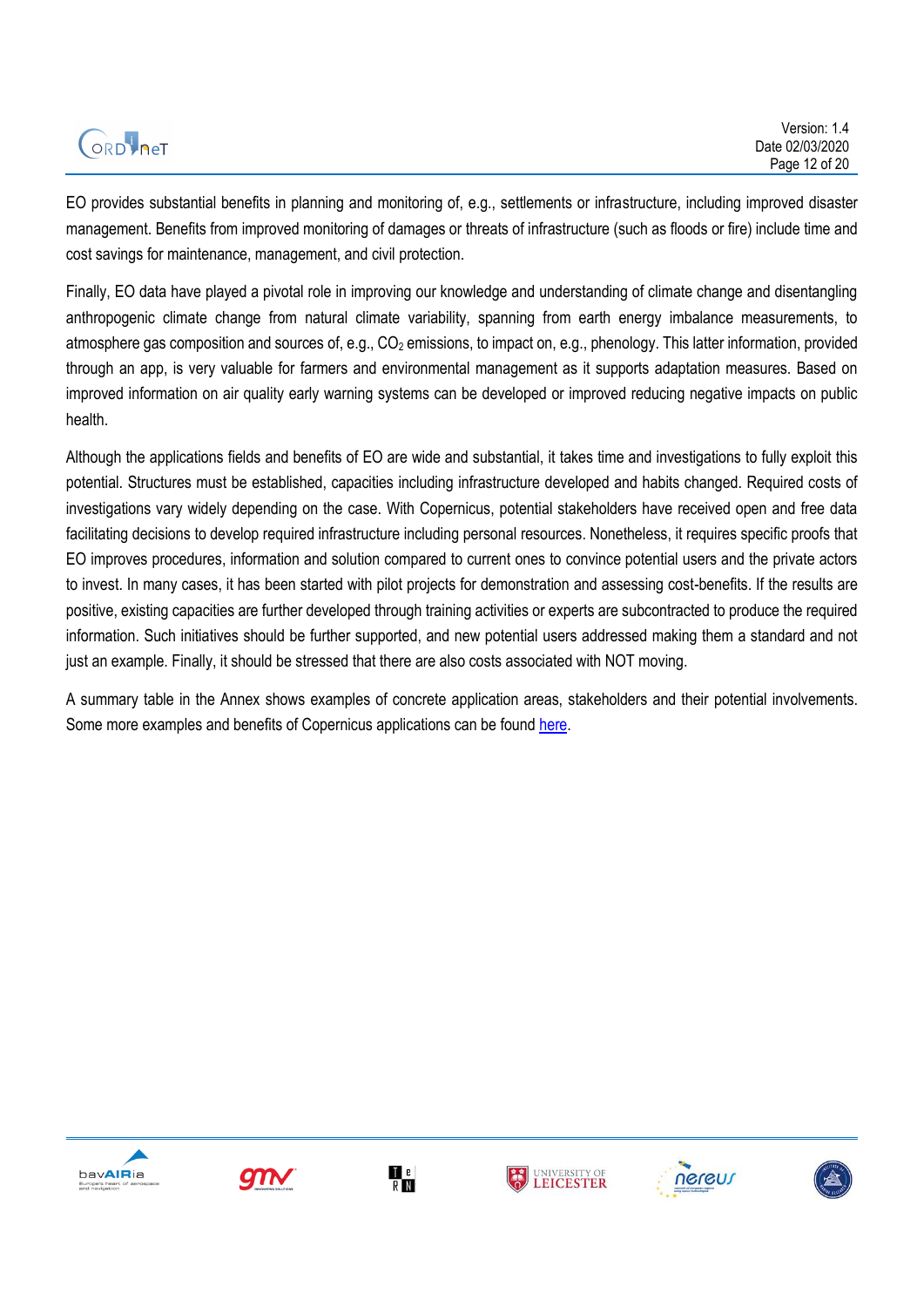# **ORD** PHET

## <span id="page-12-0"></span>**4 Main policy objectives**

## <span id="page-12-1"></span>*4.1 Enable, promote and support Copernicus-related digitalisation in local, EO related businesses*

Digitalisation of Europe's business and public sector must be accelerated. Copernicus EO data and services play a fundamental role due to their speed, amount of data and precision. To facilitate user up-take at regional level, it is recommended to:

- Enhance interdisciplinary exchange and cooperation, cross-border and cross-regional approaches as they contribute to pool experiences, expertise, knowledge and resources
- Promote EO/Copernicus data in the context of regional challenges and policies: How can the local digital environment and capabilities be improved best? Analyse the regional ecosystems in terms of strengths and smart specialisations, how EO/Copernicus feeds into local economies? Set close linkages to regional Smart Specialisation Strategies (S3-strategies determine what sectors dominate or distinguish the regional economy) as well as to local/regional natural disaster scenarios, taking account of environmental preservation aspects
- **EXECT FOSTER THE DEVELOPMENT OF A SPECIFIC REGIONAL PROFILE:** Integrate EO/Copernicus as part of a larger portfolio of locally relevant data allowing to extract information for specific regional customer solutions (e.g., open data by administrations, drone data). Design a strategy for digital platforms oriented along regional needs and strengths
- Stimulate new forms of data integration: Foster regional academic hubs and laboratories to experiment with new data sources and different integration approaches. Address enablers like IT & big data service providers (for e.g., cloud processing or storage provision) to strengthen the abilities of intermediate users in order to better incorporate external sourcing of Copernicus data into intelligent workflows
- Support efforts to improve user feedback mechanisms: Strengthen regional structures like clusters, Copernicus Relays, start-up facilitators/accelerators, which are an important intermediary to provide valuable feedback and support trainings on local users and their needs. Expand the use of digitalised tools that allow a more precise statistical analysis to better understand user needs and feedback.

## <span id="page-12-2"></span>*4.2Better link Europe's regional Copernicus communities with the EU and its member states*

- Improve local/regional access to EO/Copernicus data and knowledge: Generate knowledge and data transmission services of high connectivity across the EU. Create more local capacities for non-expert users to have data & knowledge at their disposal in order to generate their own information out of the data, i.e. via low-cost technologies such as mobile phones, tablets and notebooks. Prepare for mass market proliferation linking regions
- **■** Improve technical infrastructures to achieve better connectivity from central (European, national) to local platforms
- Align and target relevant public funds (EU, national and regional level) for regions to boost a more effective up-take and advance digitalisation at local/regional level: Improve information and digitised flows of data related to Copernicus lfrom EC (national) to the regional level. Market Copernicus products and services directly to regional user groups
- Foster user opportunities triggered by EU-environmental legislation (such as reporting obligations by member states and their regional authorities towards European institutions, e.g., climate or environmental conditions like air or water quality), involving the regional level in designing the policies that promote digitalisation within such domains











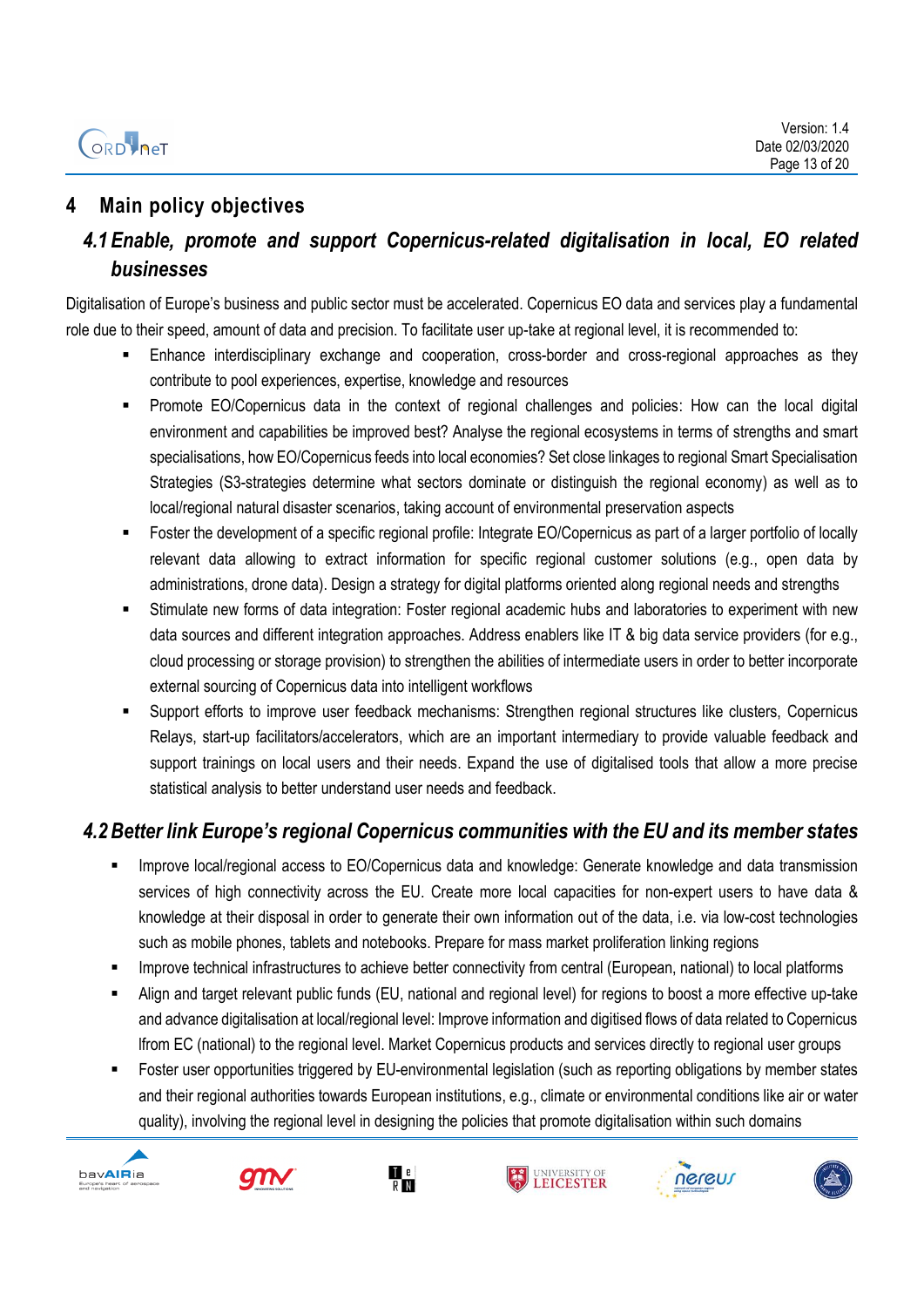▪ Closely coordinate and link between member states (national level) and regions to up-scale knowledge sharing and good practices. Collect statistics, map activities and capabilities of relevant players. Align initiatives and innovation drivers such as incubation and accelerator programmes for a better overview on the impact, especially for business.

## <span id="page-13-0"></span>*4.3 Support public authorities in the adoption and use of EO/Copernicus data & services*

Adopting new technologies and digitalisation via EO and Copernicus data & services is a complicated and resource consuming process for public agencies. To facilitate the user uptake by the public sector, undertake the following regional activities:

- Analysis of user profiles: Find out about potential needs via interviews, studies and personal talks
- Matchmaking: Support information events and create opportunities to make offers and needs meet
- Skills development/capacity building: Support trainings of public authorities in the use of EO/Copernicus data in close cooperation with service providers and Copernicus Academy members
- Dedicate Pre-commercial Procurement (PCP)/Public Procurement of Innovative Solutions (PPI) calls to local regional agencies to boost EO/Copernicus data use.

## <span id="page-13-1"></span>*4.4Bottom-up: Mobilising regions to advocate their Copernicus needs*

Communication is a two-side engagement; it is also the European regions, which are to express their needs and feedback towards the European institutions, service providers and organisations relevant for EO and Copernicus data and services. Opportunities to do so are via:

- *Awareness raising activities through European-centred regional space application support networks, e.g.,* [EARSC,](http://earsc.org/)  [NEREUS,](http://www.nereus-regions.eu/) *or more general innovation support networks such as* [ERRIN](https://errin.eu/) o[r EBN](http://www.ebn.eu/)
- Sensitizing Members of the European Parliament (MEP) with constituencies in regions or members of specific [Parliamentarian committees](https://www.europarl.europa.eu/committees/en/parliamentary-committees.html) or [Intergroups,](https://www.europarl.europa.eu/about-parliament/en/organisation-and-rules/organisation/intergroups) or [European Interparliamentarian Space Conference](https://eisc-europa.eu/) (EISC) for the concerns of regional space users.

## <span id="page-13-2"></span>*4.5 Facilitating opportunities: Harmonizing framework conditions set by European & national space policies with regional priorities*

Regional business support programmes, especially those supporting digitalisation, are to be adapted in a way to allow for leveraging by national and EU service offers and funding.

Facilitate digitalisation processes by including Copernicus data and services/Copernicus-software:

- Stimulate leading industry software and visualisation companies to include Copernicus software plug-ins, particularly for non-expert companies; support Copernicus knowledge feeds in apps and easy-to-use layers within official regional surveying and online map providers
- Enable additional map layers (e.g., provided by private service providers) on top of official public maps to put satellite-based information on top where it should be regularly updated, e.g., an info layer on regional forest fire risks; and use this as a chance to modernize regional governmental and public administrative systems
- Support training and expertise in Earth Observation/Copernicus data and services on a regional level.











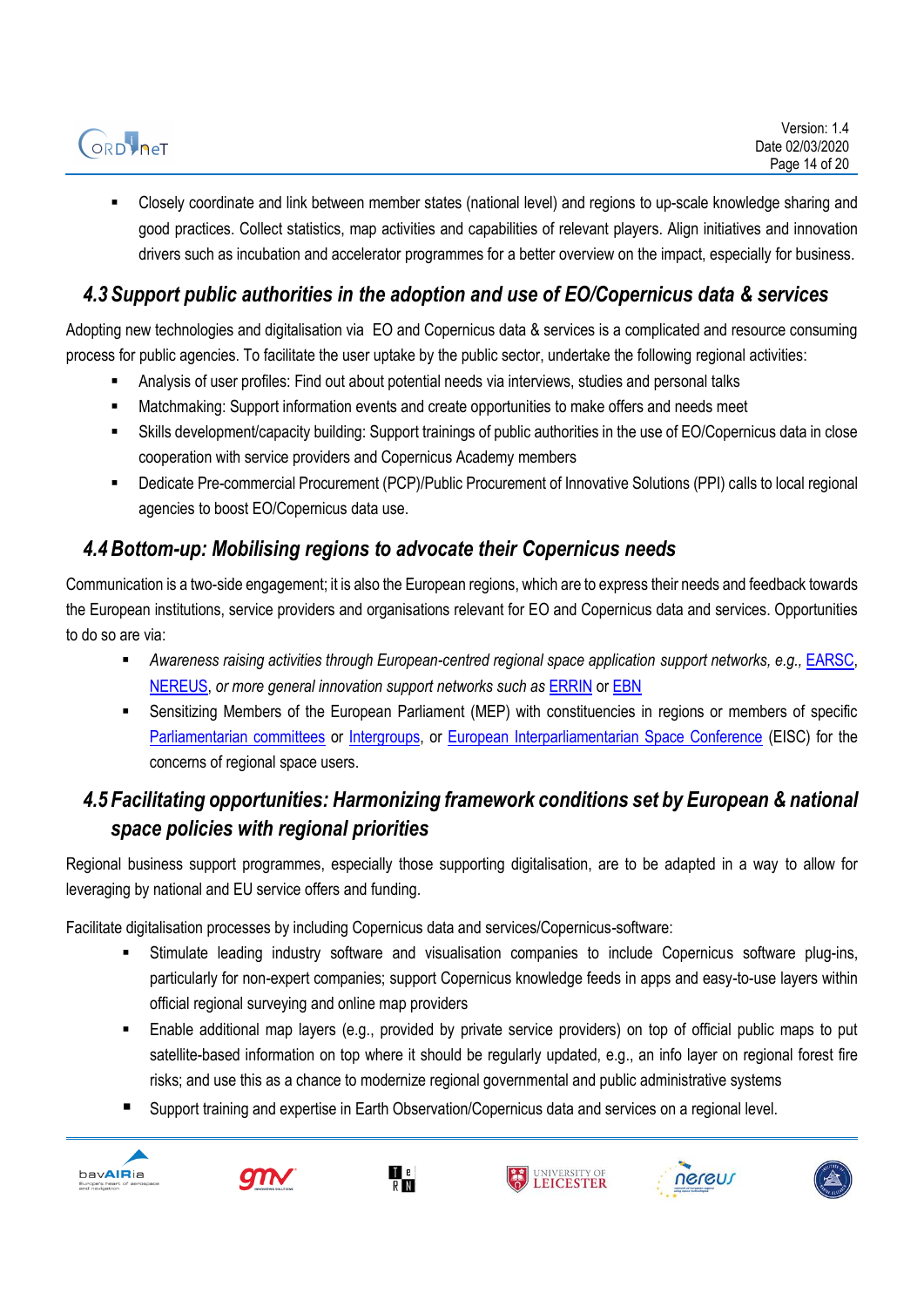ORD<sup>1</sup> net

### <span id="page-14-0"></span>**5 Consultation process of draft roadmap with regional/sub-national committees**

#### <span id="page-14-1"></span>*5.1 Identify clear perimeter for the consultation*

- Roadmap feedback and needs to be clarified, expectations from this consultation regarding its content (benefits, policy objectives, guidelines)
- **•** Define what the various committees are to comment on, i.e. all roadmap sections, main objectives, etc.
- Review what has been done on the topic up to now in order to have a more efficient contribution of this work.

#### <span id="page-14-2"></span>*5.2 Define the methodology and tools to implement this consultation*

Suggestions are semi-structured

- **E** Interviews per Task Group (primary stakeholders)
- Interview (TelCos) per Task Group (TG) member with common questions (next level stakeholder)
- Online survey/questionnaire (Other stakeholders)

#### <span id="page-14-3"></span>*5.3 Define relevant stakeholders*

- Selection of regions (e.g., via NEREUS or regions active in EO/Copernicus initiative) / define number
- Each Task Group member brings its knowledge and identifies contacts, including the CSO
- **•** Prioritise stakeholders for consultation (designation of primary, secondary, other stakeholders)

#### <span id="page-14-4"></span>*5.4 Analyse the data*

Deskwork of gathering the consultation content

#### <span id="page-14-5"></span>*5.5 Synthesize*

■ Draft consultation's outcome and report to CERSP

#### <span id="page-14-6"></span>*5.6 Timing - Consulting from ready draft, define timeline for follow-up steps*

First step:

- Define consultation questions and implement tools (online survey)
- Stakeholder identification, prioritisation
- Roadmap draft release

Second step:

Interviews carried out

Third step:

- Deskwork / consultation outcome
- Draft consultation outcome

#### Fourth step:

Contribution to the deliverable (consultation outcome final version).











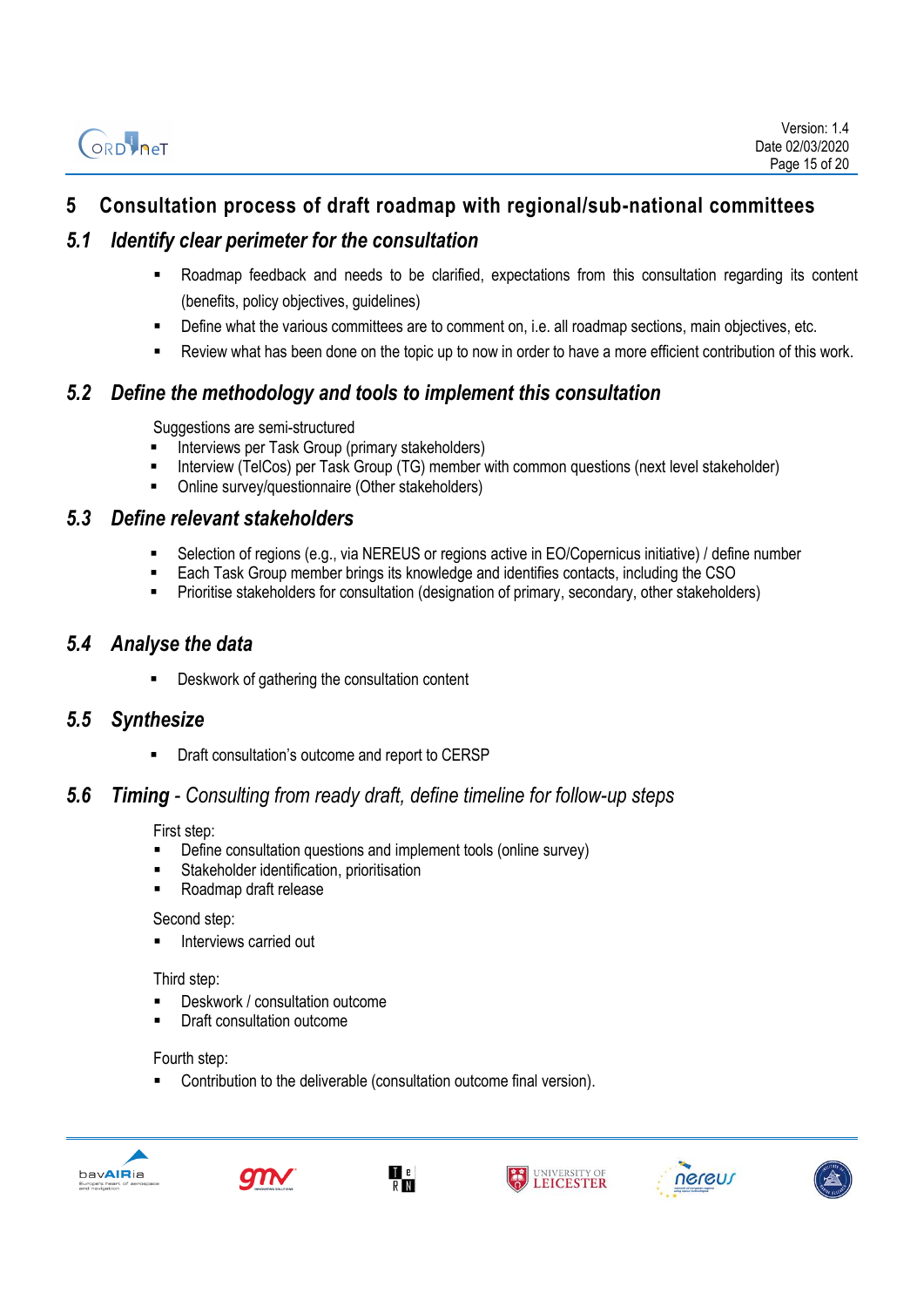ORD<sup>i</sup>net

## <span id="page-15-0"></span>**6 Guidelines for Copernicus Relays**

Membership in the network of Copernicus Relays grants the member entity to present itself with the European Commission's Copernicus logo and to act as a local, often regional, ambassador for an important EU program. On the other hand, it needs an operational and financial commitment and perspective to be given from the side of the creator of this label, if the goal is to reach the declared targets for Copernicus Relay.

Most of the current Copernicus Relays are public institutions, such as ministries or a regional agency reporting to a ministry, only a minority is linked to entities like innovation hubs, clusters or incubators, which are, by mission, more suitable to implement activities fulfilling the economic expectations of Copernicus data and services.

Taking up an active role as Copernicus Relay means a significant commitment from an operational point of view and requires not only a close relationship with the right local business networks, but also with public administrative structures. In addition, this type of Copernicus Relay network is relatively new, just having been created back in 2014.

Another important point to consider is the fact that often regions - when having participated in various European or National Development programs (e.g., the regional innovation strategy for smart specialisation, RIS3) – have committed themselves to take directly or indirectly part in this type of geo-information topic. Without the support of a regional policy or strategy on the topic of digitalisation or geoinformation, practical implementation work for Copernicus Relays is difficult. This is because to date the ability to finance the initiative is linked to the availability of regional resources, which will be more and more directed towards regional strategic choices and specific foci. Even financing mechanisms such as the Climate-KIC or certain programs of the European Institute of Technology (EIT) can be studied and implemented in the Copernicus Relay activities, and act as a stimulus and an integrative and financing action, parallel to local resources. But there are also many opportunities via the Copernicus Framework Partnership Agreement, Horizon 2020 and its successor, Horizon Europe or INTERREG programs - apart from national sources.

Among the main activities to be achieved and implemented by a Copernicus Relay are:

- Recognition at regional level
- **■** Interaction with local networks
- Opening up of funding sources.

Therefore, it is necessary to work with local networks i.e. local administrations, start-ups and small & medium-sized enterprises to identify potential synergies that could be useful and jointly activated. The main asset of Copernicus is its freely accessible data, from the programme itself and from third party commercial providers. Still, this is an entrance barrier not to be underestimated: The use of these freely accessible data is by far not self-explaining, quite some technical understanding and equipment is prerequisite to process the data for interpretation. This goes beyond the expected one-stop shop contact, Relays are supposed to represent as communication channel for the end user or even a potential mass market.

Among the types of activities Copernicus Relays are to implement, the following should be pursued:

- Awareness raising and promotion
- **Training activities**











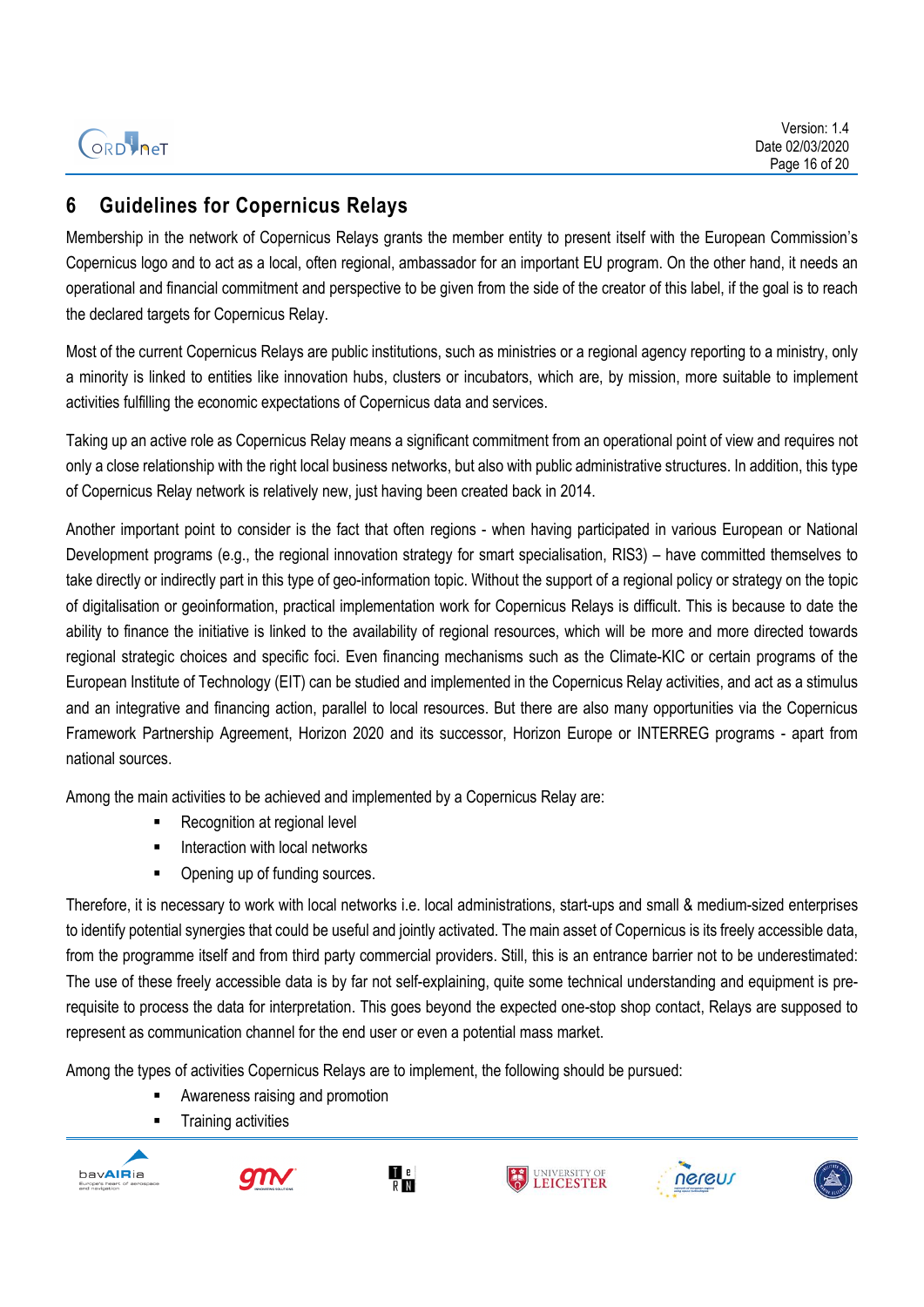# ORDVNeT

Support to user uptake.

Each time, for different types of target groups, it is necessary to define specific actions.

For Copernicus Relays and regional/sub-national authorities it is

- Political engagement
- Technical engagement,

for Copernicus Relays and SMEs, it is

- **Business incubation**
- **Business acceleration**
- **Business development,**

for Copernicus Relays and Copernicus Academy members it is

- Development of research and science
- Development of training modules.

These types of activities cannot be committed without resources or on a voluntary basis or within a short period of time. It is necessary to define mechanisms, even if only indirectly, that allow the development and support of the Copernicus ecosystem on the local level. If funding is not possible on the level of regional or structural funds, new mechanism could be activated such as e.g., implemented by the Climate-KIC program, which - after the introduction of a new type of partnerships with "Regional Centres" - offer some re-distribution of funds to the local level. For the development and implementation of the use of Copernicus data inside local regional agencies and SMEs, many of the possible funding and marketing mechanisms can be used, such as participation in European or national competitions and/or company-research exchanges.

Another fundamental opportunity for the regions and thus the regionally/subnationally operating Relays is to expand the areas of applications of the Copernicus program beyond its original scope towards applications related to other European space infrastructures and application fields, notably global navigation (e.g., Galileo), information and communication technologies in general as well as other novel market sectors - such as insurances, energy or food control.

In particular, the concept of a **Copernicus Hub** or a general **Space Application Hub** needs to be further consolidated, a hub that ideally integrates regional and local actors from the academic, non-academic as well as from the public administrative sector to:

- Perform a systematic collection and analysis of regional / local user needs and feedbacks (e.g., training needs, service costs, funding sources, barriers to business, suggestions to improvements of legislation as well as innovation & pre-commercial procurement, both in the field of EO, navigation and positioning)
- Focus on local expertise / demand (e.g., many local regional agencies already use geospatial data, INSPIRE SDIs and complex ICT infrastructures, private companies with expertise in ICT, navigation and positioning solutions and GIS)











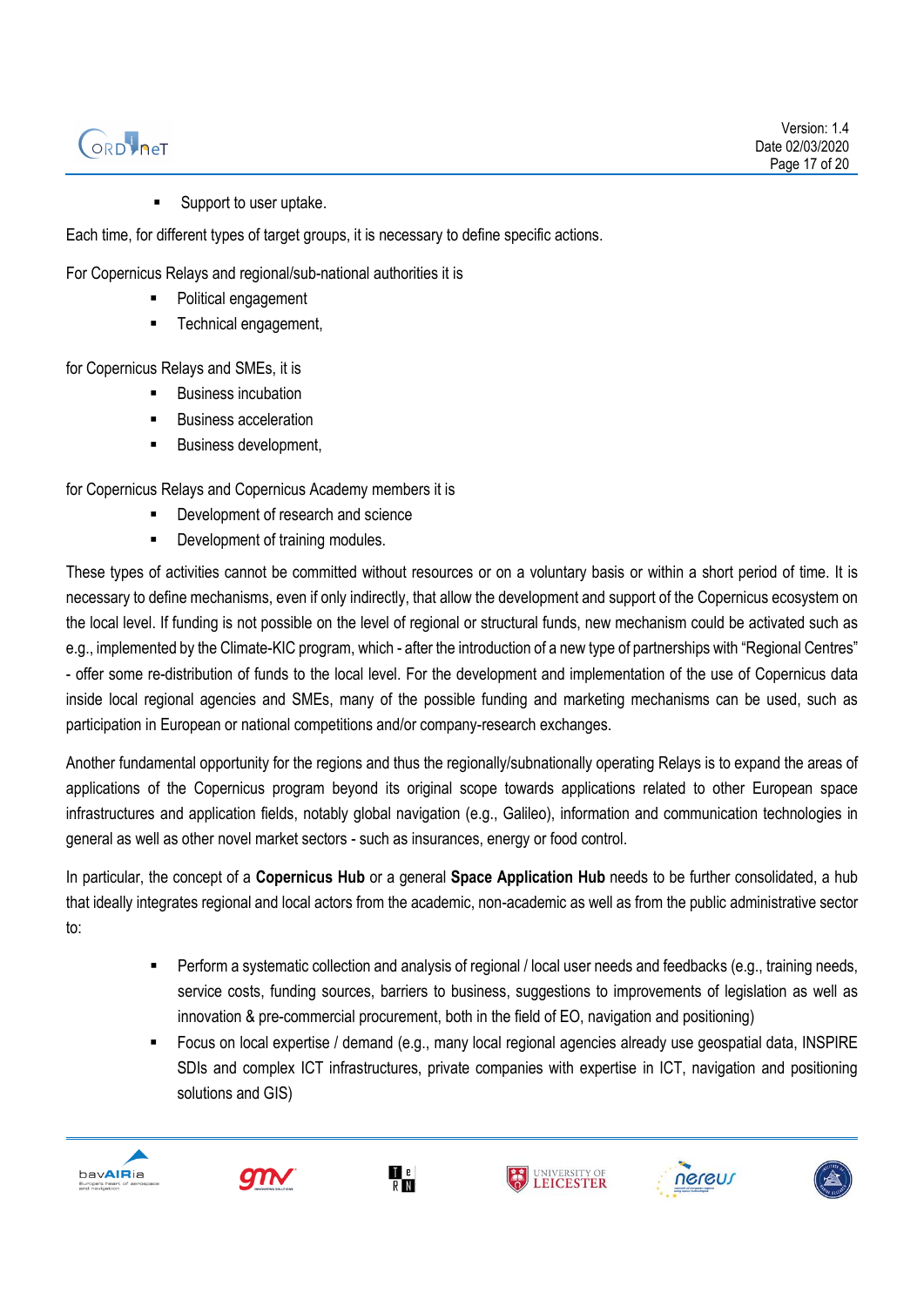

▪ Describe in portfolios and catalogues - best visualised in geo-catalogues – availability of EO data and navigations/positioning/timing products in the easy terms of an application user and in the local language.

#### **Synergies between Copernicus Relays and Copernicus Academy members**

Only a close partnership between the two networks oriented along concrete application cases and solutions tailored to each challenge guarantees essential steps towards a further digitalisation via Earth Observation and Copernicus data i.e.

- "Regionalise" the Copernicus-relevant expertise in Europe in order to allow for regional / local search functions: For "thematic expertise" (application domains, i.e. core services and below) or "methodological competence". In the Copernicus Academy's "Knowledge Landscape", (see [www.cophub-ac.eu\)](http://www.cophub-ac.eu/) this expertise is presented in an extended WebGIS solution, searchable via the Citizen App. This could serve as an important tool for the local/regional authorities and Copernicus Relays
- Copernicus Relays can provide access and door opening for Copernicus Academy members to regional public agencies and small & medium-sized businesses dealing with Earth Observation services & applications
- Copernicus Relay and Copernicus Academy members on the regional/sub-national level should both, team-up and contribute to the work of the regional/sub-national "Copernicus Hub".











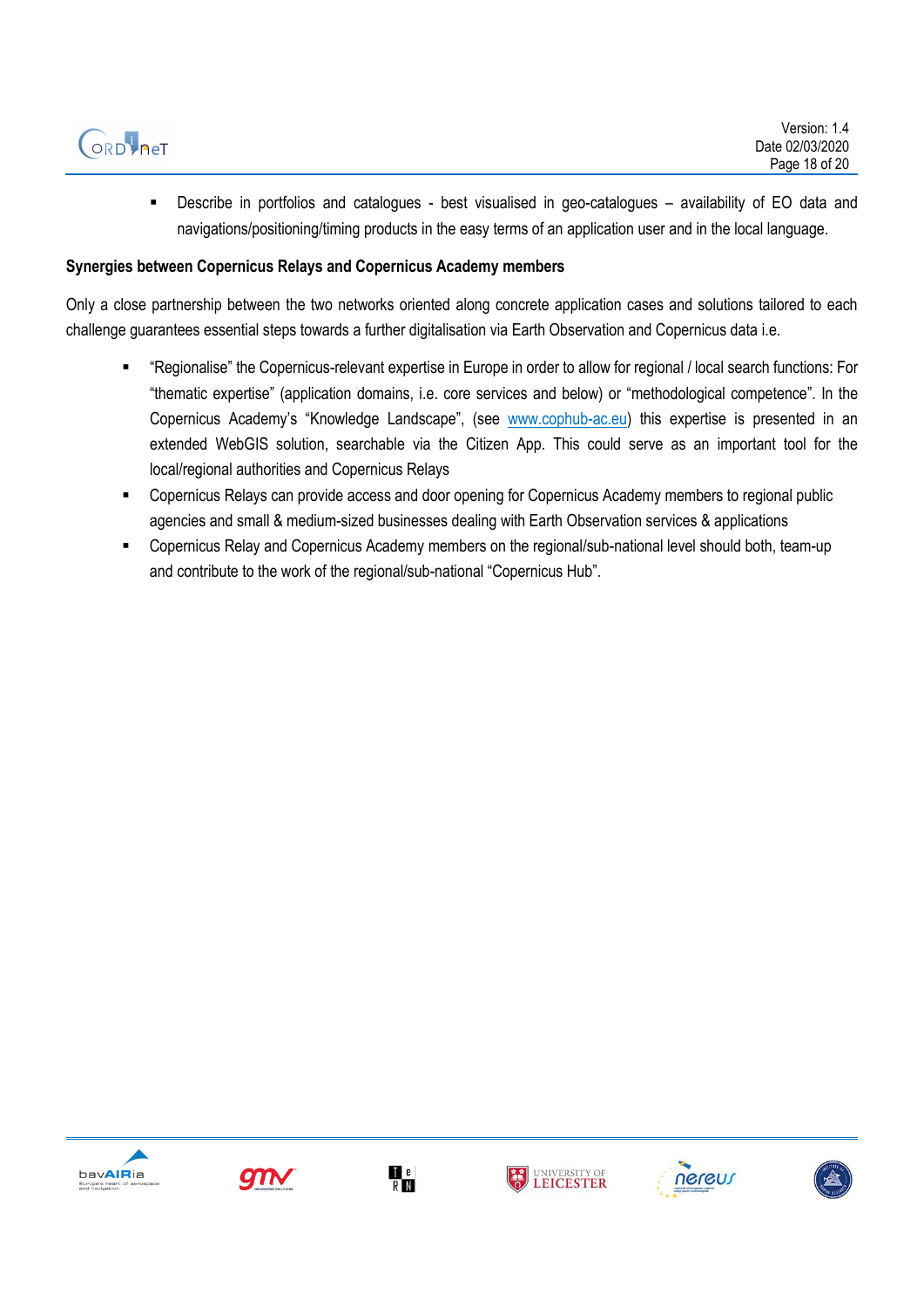

### <span id="page-18-0"></span>**7 Annex**

Ad Chapter 3: Actors, benefits for target group, efforts:

The table below shows some application areas, relevant stakeholders as well as their roles and benefits:

| <b>Application</b>                 | <b>Stakeholder</b>                                   | <b>Role</b>                | Comment                                                                                                                                                                            |  |
|------------------------------------|------------------------------------------------------|----------------------------|------------------------------------------------------------------------------------------------------------------------------------------------------------------------------------|--|
|                                    | Lawyer                                               | support                    |                                                                                                                                                                                    |  |
| <b>ALL</b>                         | Insurance<br>companies                               | support                    | These entities can help regions to have a better understanding of the issues faced<br>by all the stakeholder within a specific domain (agriculture, energy, water, etc.)           |  |
|                                    | Consultancy<br>companies                             | support                    |                                                                                                                                                                                    |  |
| AGRICULTURE,<br><b>FOOD</b>        | Farmer                                               | be involved                | Farmers can use Earth observation to oversee their soil health status through<br>different parameters that cannot be measured from a crop monitor device located on<br>the ground. |  |
|                                    | Farm input<br>manufacturer                           | be involved                | Earth observation can lead to a precise spray of agricultural operating fluids in order<br>to improve the field yield.                                                             |  |
|                                    | Farm equipment<br>manufacturer                       | be involved                | Support to autonomous vehicle operations                                                                                                                                           |  |
|                                    | Food industrialist                                   | be involved                | Food industrialist can access information about soil and crop health status. This data<br>can be used for a better transparency for consumers.                                     |  |
|                                    | Private forest<br>owner                              | be involved                | Surveillance, safety and management of stock by EO                                                                                                                                 |  |
|                                    | Public forest<br>manager                             | be informed                | As well as in the agricultural application, Earth observation can be used to ensure a<br>better forest management and avoid over-exploitation some piece of forest.                |  |
| <b>FORESTRY</b>                    | Public local<br>managers/owner                       | be involved                | Stock management by EO                                                                                                                                                             |  |
|                                    | Equipment<br>manufacturer for<br>forestry            | be involved                | Surveillance of operations and stock                                                                                                                                               |  |
|                                    | Local entity for<br>forest ownership<br>registration | in involved                | Support to preservation of wild life and detection of forest fires and other damages                                                                                               |  |
|                                    | Fishermen (wild<br>and aquaculture)                  | be involved                | Improve fish stock management by avoiding overfishing or it can be used to monitor<br>coastal life.                                                                                |  |
| <b>FISHERIES</b>                   | Fishmongers                                          | be informed                | Earth observation offers a better overview of the fish stock. Thanks to Earth<br>observation they can adjust their demand to avoid overexploiting the fish stock.                  |  |
|                                    | Traders                                              | be informed                | Surveillance of operations and local infrastructures of aquacultures                                                                                                               |  |
|                                    | Boats and<br>equipment<br>manufacturer               | be involved                | Support to local navigation by EO                                                                                                                                                  |  |
|                                    | Fishfarming input<br>manufacturer                    | be informed                | Support to growth and well-being of aquacultures                                                                                                                                   |  |
|                                    | Biodiversity<br>agency                               | be involved                | Collecting data offers a better understanding of biodiversity management. For<br>example, it can help to precisely determine borders of a nature reserve.                          |  |
| <b>BIODIVERSITY</b><br><b>AND</b>  | <b>NGO</b>                                           | be informed                |                                                                                                                                                                                    |  |
| ENVIRONMENTAL<br><b>PROTECTION</b> | <b>Testing laboratory</b><br>Research<br>laboratory  | be involved<br>be involved | Earth observation can provide data that cannot be measured by a device located at<br>the Earth surface.                                                                            |  |
|                                    |                                                      |                            |                                                                                                                                                                                    |  |